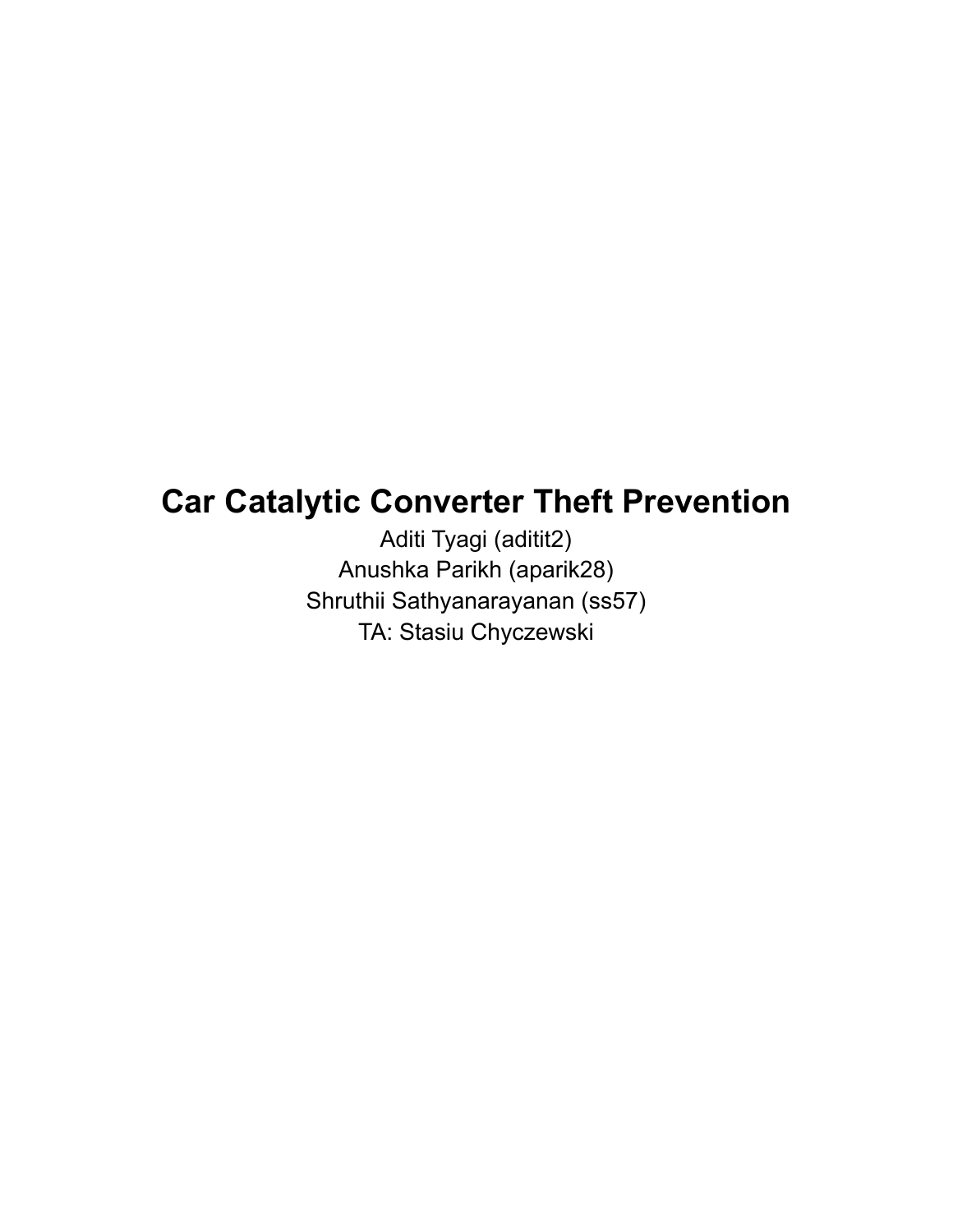### **Abstract**

Catalytic converters are a part of a car's exhaust system and convert toxic gas to non-toxic gas from a car's engine. They are located in the undercarriage of the car and contain precious metals like platinum. Due to its exposed location and composition of precious metals, it has become a common target for theft during the pandemic. In fact, catalytic converter theft increased by 400% in the year 2021 alone. To prevent and capture evidence of the theft, we have proposed the following anti-theft solution. Our surveillance device consists of sensors, an alarm, and a camera. Additionally, the device can be controlled remotely by a car owner via a mobile interface. We have identified an optimal location for the placement of the device such that it detects any unusual activity and has a clear view of the catalytic converter. When human activity, like human motion or vibration/tilting of the car, is sensed by our device, the sensor subsystem will trigger the alarm and camera system. The alarm will draw attention to the suspicious activity occurring, and the camera will capture evidence of the theft. The controls and the live camera footage will be displayed on a mobile interface for the car owner. This report will discuss the design process, implementation, and verification of the product.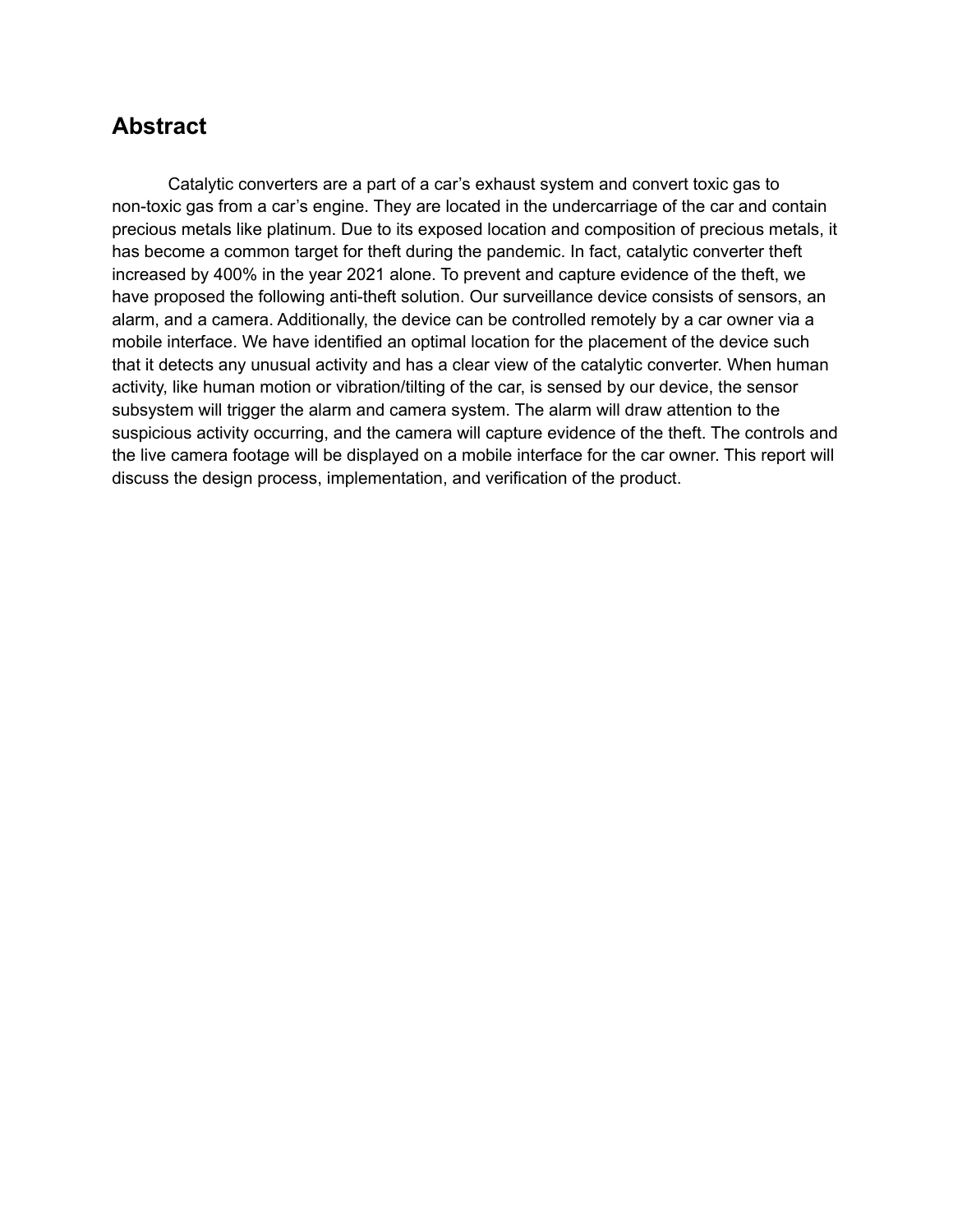# **Table of Contents**

| 1. Introduction                             | 1              |
|---------------------------------------------|----------------|
| 1.1 Problem                                 | 1              |
| 1.2 Solution                                | 1              |
| 1.3 High-Level Requirements                 | 1              |
| 2. Design and Verifications                 | $\mathbf{2}$   |
| 2.1 Block Diagram                           | $\overline{2}$ |
| 2.2 Subsystem Overview and Design           | 3              |
| 2.2.1 Power/Control Subsystem               | 3              |
| 2.2.2 Solid-State Relays                    | 4              |
| 2.2.3 Sensor Subsystem                      | 4              |
| 2.2.4 Alarm Subsystem                       | 5              |
| 2.2.5 Camera Subsystem                      | 5              |
| 2.3 User Interface                          | 6              |
| 2.3.1 WiFi Module                           | 6              |
| 2.3.2 Web Application                       | 6              |
| 2.4 Subsystem Requirements and Verification | 7              |
| 2.4.1 Power/Control Subsystem               | $\overline{7}$ |
| 2.4.2 Sensor Subsystem                      | 8              |
| 2.4.3 Alarm Subsystem                       | 10             |
| 2.4.4 Camera Subsystem                      | 10             |
| 3. Cost and Schedule                        | 11             |
| 3.1 Cost                                    | 11             |
| 3.2 Schedule                                | 12             |
| 4. Conclusion                               | 13             |
| 4.1 Accomplishments                         | 13             |
| 4.2 Uncertainties                           | 13             |
| 4.3 Ethics and Safety                       | 14             |
| 4.4 Future Work                             | 15             |
| <b>References</b>                           | 16             |
| <b>Appendix</b>                             | 18             |
| Appendix A: Requirements and Verifications  | 18             |
| A.1 Power/Control Subsystem                 | 18             |
| A.2 Sensor Subsystem                        | 19             |
| A.3 Alarm Subsystem                         | 20             |
| A.4 Camera Subsystem                        | 21             |
| Appendix B: First Order PCB Design          | 23             |
| <b>B.1 Circuit Design</b>                   | 23             |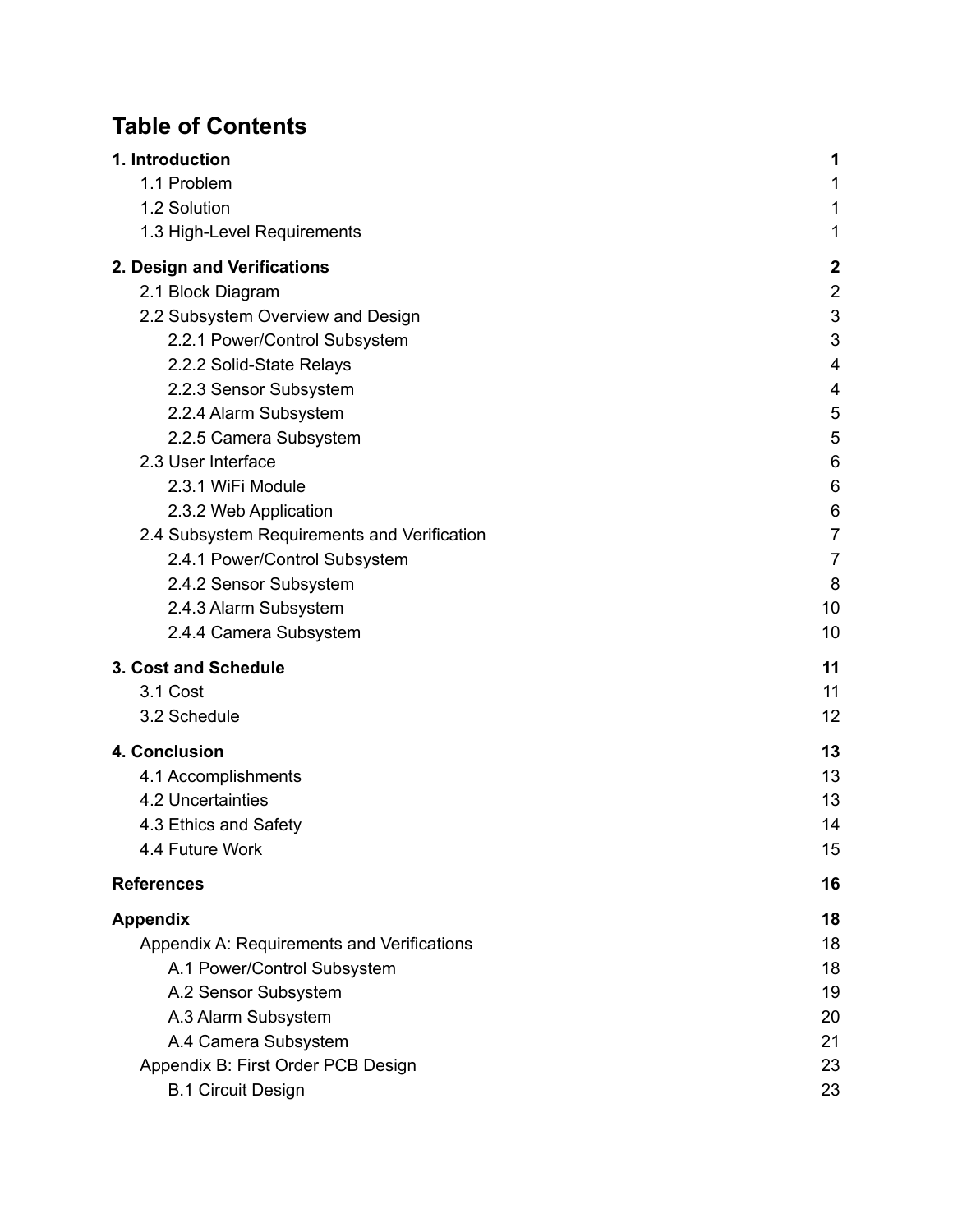| <b>B.2 PCB Design</b>               | 24 |
|-------------------------------------|----|
| Appendix C: Second Order PCB Design | 25 |
| C.1 Circuit Design                  | 25 |
| C.2 PCB Design                      | 26 |
| Appendix D: Revised PCB Design      | 27 |
| D.1 Circuit Design                  | 27 |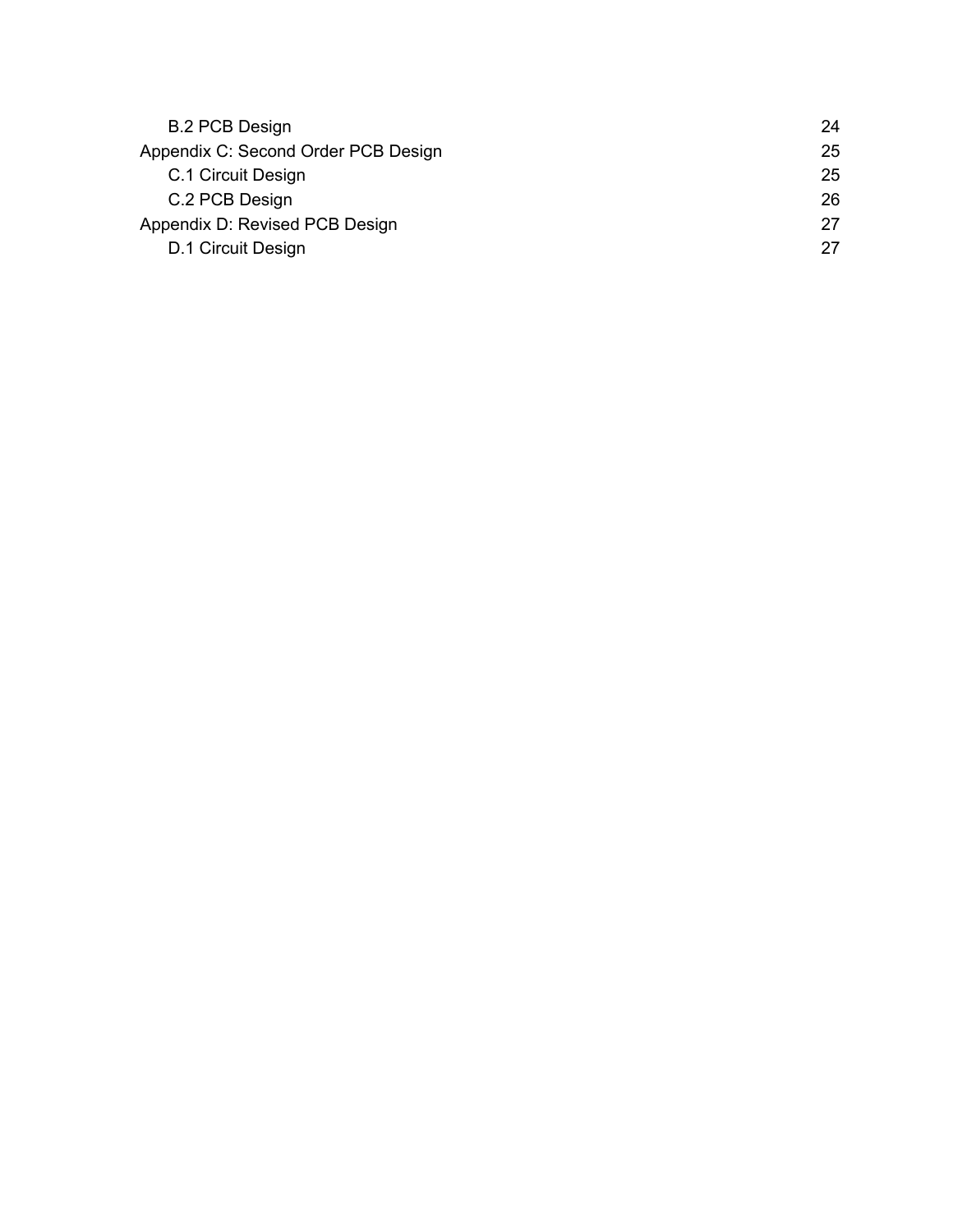### <span id="page-4-0"></span>1. Introduction

#### <span id="page-4-1"></span>**1.1 Problem**

A catalytic converter is a device on cars that converts toxic gas from the car's engine into non-toxic gas. This device uses precious metals like platinum, palladium, and rhodium to convert carbon monoxide, hydrocarbons, and nitrogen oxides to carbon dioxide, nitrogen, and water vapor. These metals are extremely rare and expensive, and given the increase in prices of metals in recent years, catalytic converters have become a prime target for thieves. Catalytic converters are located at the bottom of the car behind the front wheels, and can easily be removed or sawed off by someone in less than 10 minutes [1]. Additionally, catalytic converters are prime targets for thieves because they are hard to trace [2]. Once they have been stolen, catalytic converters can be sold as scrap metal for 150 to 200 dollars a piece.

In the past year alone, car catalytic converter theft has risen by 400% [1]. These thefts are a large inconvenience to many car owners. The most common targets for catalytic converter theft are SUVs, Prius, Tacoma, and the Accord based on the thefts reported in the past years [1]. In fact, the Toyota Prius has been a prime target because its hybrid nature results in a lower emission load compared to traditional gasoline vehicles. As a result, the catalytic converter in these cars does not need to work as hard and last longer, which in turn increases the value of the precious metals and scrap metal of the catalytic converter.

Driving without a catalytic converter disables the emission system in cars and is against the law in every state [3]. On average, the costs to replace catalytic converters can be as high as \$2500. According to an incident in Champaign County, the car owner paid \$1,900 for replacement and repairs [4]. Most victims end up having little evidence aside from stolen converters, and low quality video evidence.

#### <span id="page-4-2"></span>**1.2 Solution**

According to experts, car owners can prevent car catalytic converter theft by adding a camera, motion sensors or flood lights to deter thieves [2]. We will implement this into our solution. Our solution is to create a surveillance device for catalytic converter theft. The device would be able to detect suspicious activity, give real time notifications to the owner when the crime is happening, and would be mounted discreetly. Another feature would be having a camera functionality to solve the low quality surveillance video issue, and setting off an alarm when the suspicious activity occurred.

To create this device, we will use a vibration or motion sensor to detect if a thief attempts to move the car when it is parked. This sensor will trigger the alarm system which will scare off the thief. Then, it will send a notification to the car owner's mobile phone or device. The sensor will also trigger the camera to try to capture the thief and create evidence for the theft.

#### <span id="page-4-3"></span>**1.3 High-Level Requirements**

1) The device must be able to trigger the motion sensors (this includes the PIR and microwave sensors) within 5 to 15 seconds after the car has been tampered with. What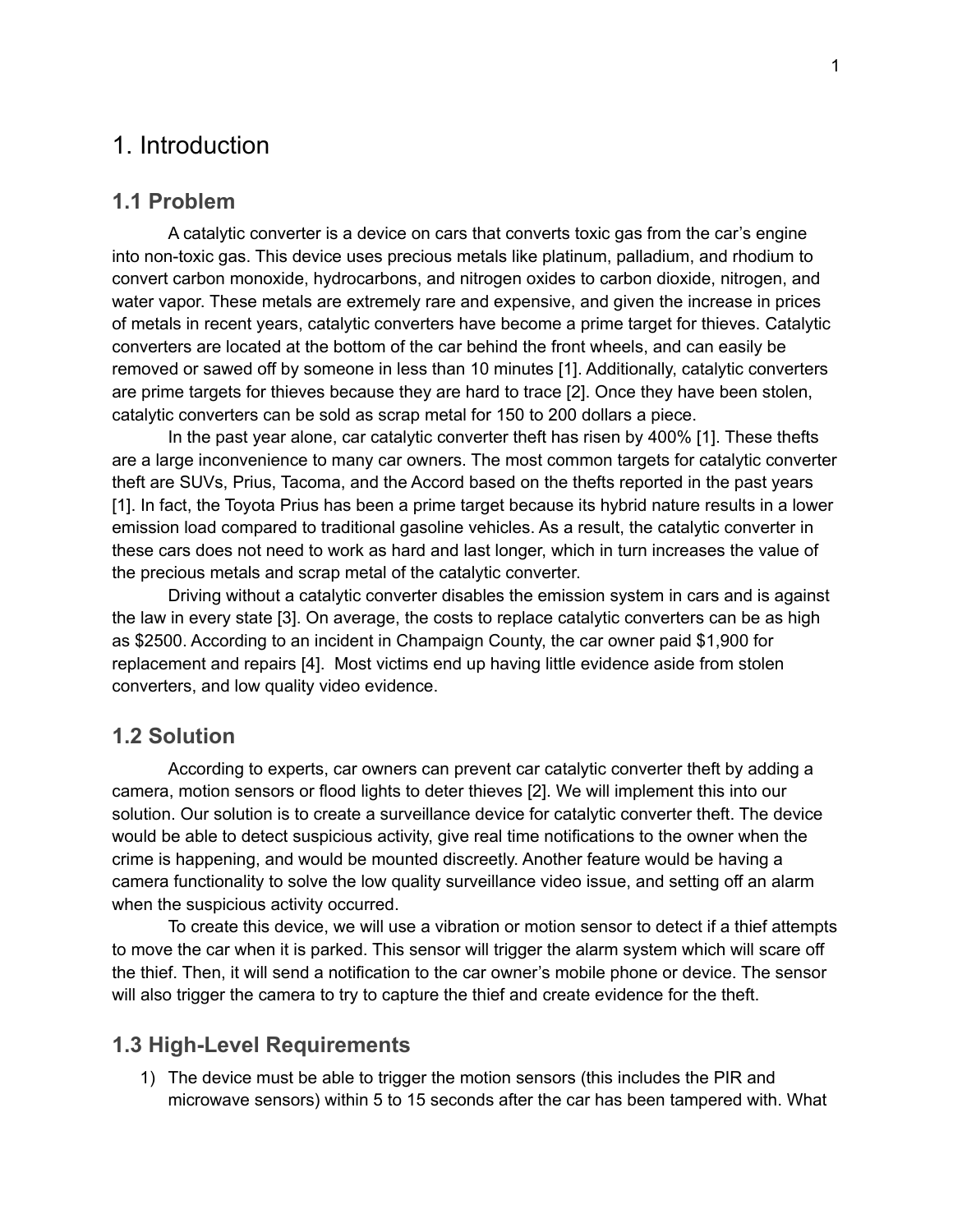this accomplishes is that it allows the system to act quickly once the converter is being tampered with. The device must also trigger the motion sensors at least 4 out of 5 times after it has been tampered which gives the device an 80% accuracy rate.

- 2) After the motion sensors are activated, the system must trigger the alarms and send a notification to the user within 5 to 15 seconds. The camera must also start recording within 15 seconds after the sensor has been triggered.
- 3) The surveillance device must have a height between 2 to 4 inches, a maximum length of 6 inches, and maximum width of 8 inches. The height constraint was determined by the camera angle and the ideal camera position to be able to record the catalytic converter and a thief attempting to steal it. The length and width was determined by the space where the device will be placed.

## <span id="page-5-0"></span>2. Design and Verifications

### <span id="page-5-1"></span>**2.1 Block Diagram**

Our surveillance device works as follows: if the sensors in our device – the PIR Sensor and accelerometer – detect any human motion and/or vibration, the sensors get triggered. Once the sensors are triggered, within five to fifteen seconds, the alarm will get triggered, causing it to ring, and the camera will get triggered, and will begin recording live footage. As the camera records live footage, the user is able to see this live footage through the user interface. Our user interface shows the live feed from the camera, and it has buttons allowing the user to manually turn off the alarm and the sensors. All our subsystems are powered by our power subsystem, and all our subsystems interact with one another through our control system, which is made up of the ESP32-Wroom microcontroller. Below is a block diagram of our device and how our subsystems interact with one another and the user interface.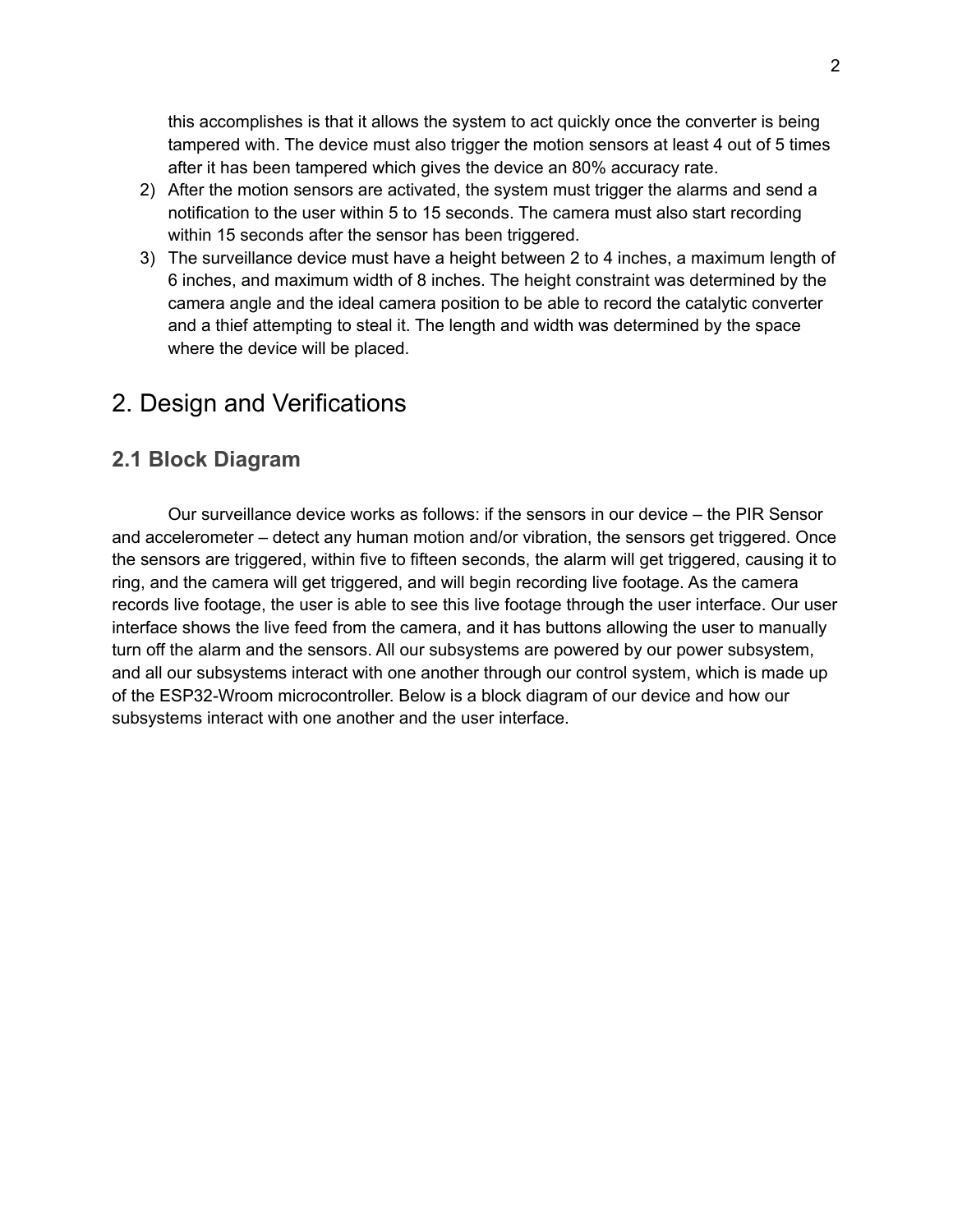

<span id="page-6-0"></span>Figure 1: Block Diagram of the Solution

### **2.2 Subsystem Overview and Design**

#### <span id="page-6-1"></span>**2.2.1 Power/Control Subsystem**

The purpose of the Power/Control Subsystem is to be able to power the other adjoining subsystems and control the microcontroller. The power component comprises a 12 Volt Battery that powers the alarm subsystem, and two voltage regulators. We have a voltage regulator that converts the 12 Volt battery to 5 Volts for the PIR Sensor, and a voltage regulator that converts the 12 Volt battery to 3.3 Volts for the Camera and the Accelerometer.

The Power/Control Subsystem also includes the microcontroller and the components necessary for the microcontroller, such as two switches, one used to boot the microcontroller, and the other used to reset the microcontroller. A requirement for our device is that it must be able to send data to a user interface. For this project, we have decided to use WiFi to send the data, and by doing this, we will be able to stream videos and connect to a user interface that can show these videos.

After some research, we found the best option for the project is the ESP32-WROOM-32 [5]. We will be using this microcontroller as it has WiFi compatibility and can be used to stream video to an app [6]. This microcontroller also has modern, light, and deep sleep options which can be used when the car is in motion and to save battery.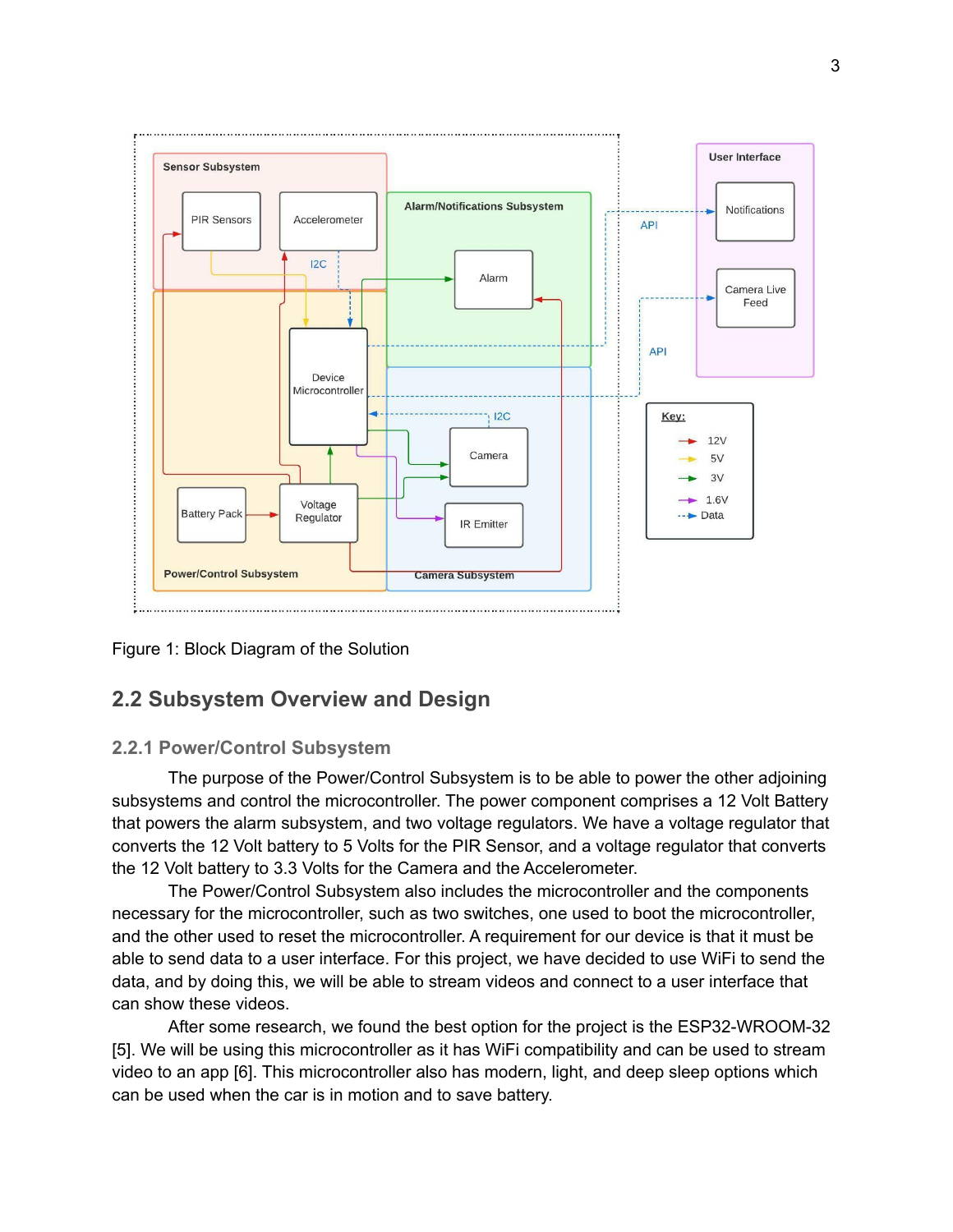In Figure 3, we connected the microcontroller with the necessary push buttons for the Enable and IO0. The microcontroller uses 3.3V which will be provided by the voltage divider. The microcontroller will be programmed with the CP2102 Adapter which uses a UART protocol. We plan to connect all IO pins to connectors, but this may change due to the size constraint on our device. The IO pins will be connected to the Sensor, Alarm, and Camera Subsystem, and it will be the primary communication between the subsystems.

#### <span id="page-7-0"></span>**2.2.2 Solid-State Relays**

When designing the sensor, alarm, and camera subsystems, we made the design choice to incorporate solid state relays in our circuitry. Utilizing solid state relays in our subsystems allows us to control the power consumption of the subsystems and increase the longevity of our battery life. Solid state relays also establish complete electrical isolation between the input and output contacts when we attempt to remotely control/trigger the individual subsystems. This effectively blocks any surges in power and ensures subsystems aren't incorrectly or accidentally triggered. We considered mechanical relays as well as solid state relays, but decided to move forward with solid state relays due to several reasons. Solid state relays require a smaller trigger voltage and need negligible idle current. They are smaller and faster at switching than mechanical relays, which helps reduce the time taken to enable or disable our subsystems [7].

#### <span id="page-7-1"></span>**2.2.3 Sensor Subsystem**

The Sensor Subsystem is made up of tilting/vibrations and motion sensors. The main purpose of this subsystem is to be able to sense any suspicious activity occurring, and the two sensors that we use to achieve this are the PIR Sensor and the accelerometer. The sensors will be triggered if a car that is in park is tilted or if any vibration is detected in the undercarriage.

The Passive Infrared (PIR) sensors are small, low power, easy to use, and inexpensive. The way it senses movement is by sensing the change in temperature between the background and a warm body [8]. In order to detect sense of movement and vibrations, we will use an accelerometer. An accelerometer is an electromechanical device used to measure acceleration forces in mainly  $x,y,z$  directions [9]. This basically means that if we were to tilt the accelerometer, it would display the x-coordinate it's been titleted to, the y-coordinate it has been tilted to, and the z coordinate it has been tilted to [10]. This goes the same for vibrations, for example if we were to place the accelerometer on the side of a box that is sitting on a table, and if the table were vibrating, we would expect to see change in coordinates in the x and y direction, while the z coordinate would remain constant due to the force of gravity.

For design purposes, the main reason why we chose the PIR Sensor to sense any movement around the device was due to the fact of its lower false positive rate compared to other sensors such as microwave sensors [8]. The main reason we chose the ADXL 343 accelerometer was because as we were researching, we were seeing that to solder an accelerometer on our PCB would be very difficult, so with the help and suggestion from our TA and professor, we found an accelerometer development board that has a connection to ground, a connection to voltage, a connection for the clock signal, and a connection for the data being created by the accelerometer [10].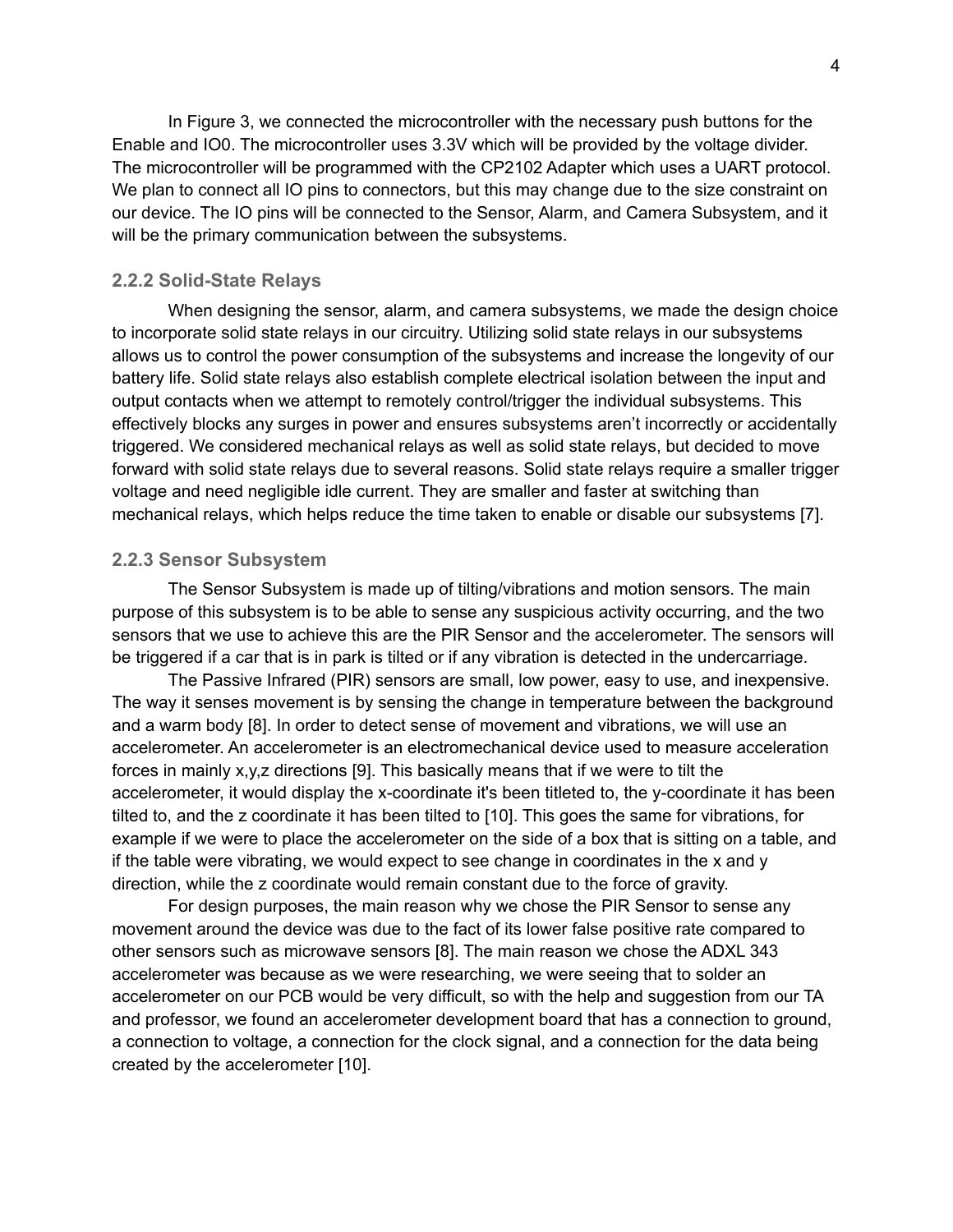Finally, we use the solid state relay in our circuit, and we designed our circuit such that the solid state relay can remotely enable/disable the circuit. This preserves the battery and reduces the false positive rate of the device.

#### <span id="page-8-0"></span>**2.2.4 Alarm Subsystem**

The Alarm Subsystem has two functionalities: a physical alarm that is triggered upon detection of suspicious activity and a web application that can be used to remotely enable or disable the alarm. This subsystem utilizes a 120 dB, battery operated, voltage controlled alarm [11] and sends a notification to the car owner's phone via WiFi. The purpose of this subsystem is to set off an alarm and alert the owner if a thief attempts to steal a catalytic converter from a car. The Alarm Subsystem will be triggered by the Sensor Subsystem, i.e., when the vibration and tilting sensors are triggered. If the sensors are triggered for longer than a few seconds, the Sensor Subsystem will send a signal to the Alarm Subsystem, which will trigger the alarm to start ringing. Our subsystems are designed such that the user can determine how long the sensors should detect motion for before the alarm turns on.

The 120dB alarm will be attached to the undercarriage of the car alongside the remaining subsystems and is wear resistant, impact resistant, heat resistant, and low temperature resistant [11]. These features will help combat the various temperatures and wear and tear that the alarm will be exposed to. Additionally, the alarm will continue to function even if the car heats up or overheats. Another important feature is impact resistance, which ensures that the alarm will continue to ring (to a certain extent) even if a thief attempts to break or remove it. The alarm by default will ring for 3 to 5 minutes before shutting off. However, the owner can manually turn off the alarm sooner through their phone. The Alarm Subsystem is also designed such that the user can customize how long the alarm should ring before shutting off.

When the Alarm Subsystem is triggered, the web app will show that the alarm was enabled and will provide the user an option to disable the alarm. This function will be dependent on WiFi, as the microcontroller will use WiFi to communicate with the web application on the owner's phone, alerting them of potential theft in real time.

A solid state relay is used to turn the alarm on or off based on the input from the microcontroller. When the Sensor Subsystem is triggered, the input from the microcontroller to the Alarm Subsystem will increase, which then actuates the relay and turns on the alarm to notify the car owner of a potential catalytic converter theft. The alarm that will be used has a standard voltage of 9-12V and a standard current of 100 to 150mA.

#### <span id="page-8-1"></span>**2.2.5 Camera Subsystem**

The purpose of the Camera Subsystem is to capture evidence of the theft when the sensors are triggered. This subsystem includes the camera, IR emitter, and the live footage. The camera subsystem will be triggered by the Sensor Subsystem. When the Sensor Subsystem detects motion and vibrations, it will send a signal to the Camera Subsystem which will turn on the camera and record footage.

For the control subsystem, we decided to use the ESP32 microcontroller. This microcontroller is compatible with Arduino IDE and uses WiFi. We decided to use the OV7670 camera as it is compatible with the ESP32-WROOM-32, the microcontroller.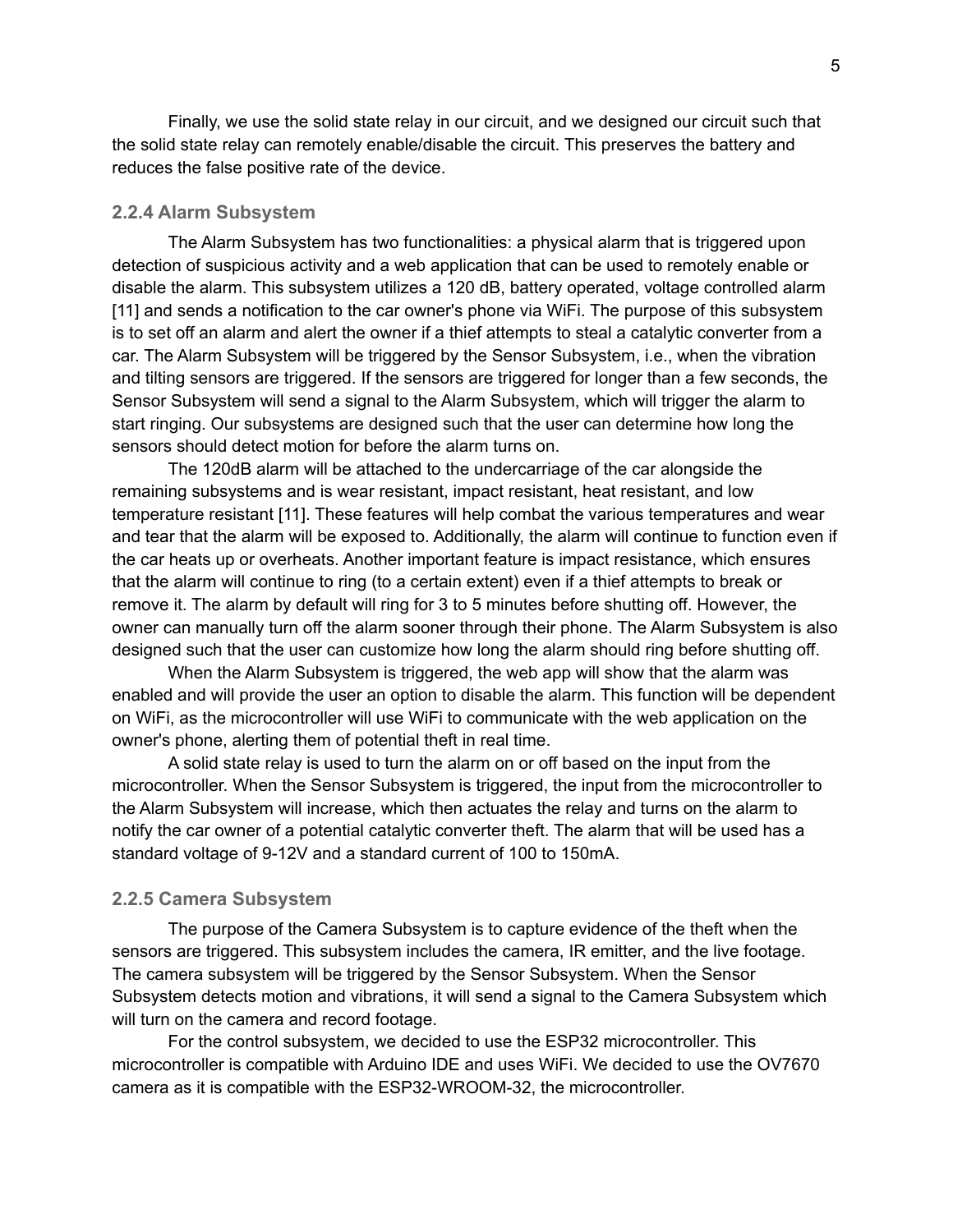In our original design, we built two circuit breakers to turn off the camera when the sensors are not activated as shown in Figure 3. For this circuit, we will be using a solid-state relay. When the microcontroller sends 3.3V, the relay will turn off and when the microcontroller sends 5V, the relay will turn on. We must also consider the data sent between the camera and the microcontroller. The OV7670 camera uses the I2C Interface, which also works with the ESP32-WROOM-32. The camera will send data back to the microcontroller and the microcontroller will use WiFi and API calls to send the video data to the user interface. The S10C and S10D use the I2C interface and we have connected them to circuit breakers to turn off and on the camera.

The OV7670 camera must also be connected to a clock at the XCLK input. This clock must be between 10 and 48 MHz [12]. Other outputs like D1 to D7, VSYNC and HREF will be connected directly to the microcontrollers IO connectors.

We tested a phone camera under a car to mimic our solution. During the day, there is enough light to set a camera under the car, but we will need more light for the night. The device must be discrete, so we decided to use an IR emitter. We connected the IR emitter to another circuit breaker to turn it on when the camera turns on.

#### <span id="page-9-0"></span>**2.3 User Interface**

#### <span id="page-9-1"></span>**2.3.1 WiFi Module**

The microcontroller was set up as a soft access point, which essentially allows any device with WiFi capability to connect to and remotely control our microcontroller. By setting up our microcontroller as an access point, we forgo the use of a router and directly create a WiFi network for the microcontroller. Since the WiFi range of our ESP32 microcontroller module is 1 kilometer, we chose to establish the network connection as a hotspot. When using this surveillance device, we assume that the owner of the car will be within this range to remotely control the device. However, this range can be significantly increased up to 10 kilometers when a high-quality antenna is incorporated into the design [13].

#### <span id="page-9-2"></span>**2.3.2 Web Application**

Our web application contains buttons that can be used to enable and disable certain subsystems and live camera feed that will automatically stream footage when our device detects suspicious activity. As seen in the images below, there are buttons to enable or disable the sensor subsystem and the alarm subsystem. Additionally, the current state of the subsystems are also displayed to the user.

The web application was designed with the following use case in mind: If a user is driving and does not require the surveillance device to be on, they can simply turn the sensor detection off via the app and turn it back as and when they need. WIth this functionality, the user need not remove the device from the car every time they want sensor detection to be turned off. Similarly, if the user or car owner is near the car when suspicious activity is detected, they can override the duration for which the alarm rings by turning off the alarm through the app.

The images below also show how the live footage from the camera is displayed on the application once the Sensor Subsystem detects any unusual activity.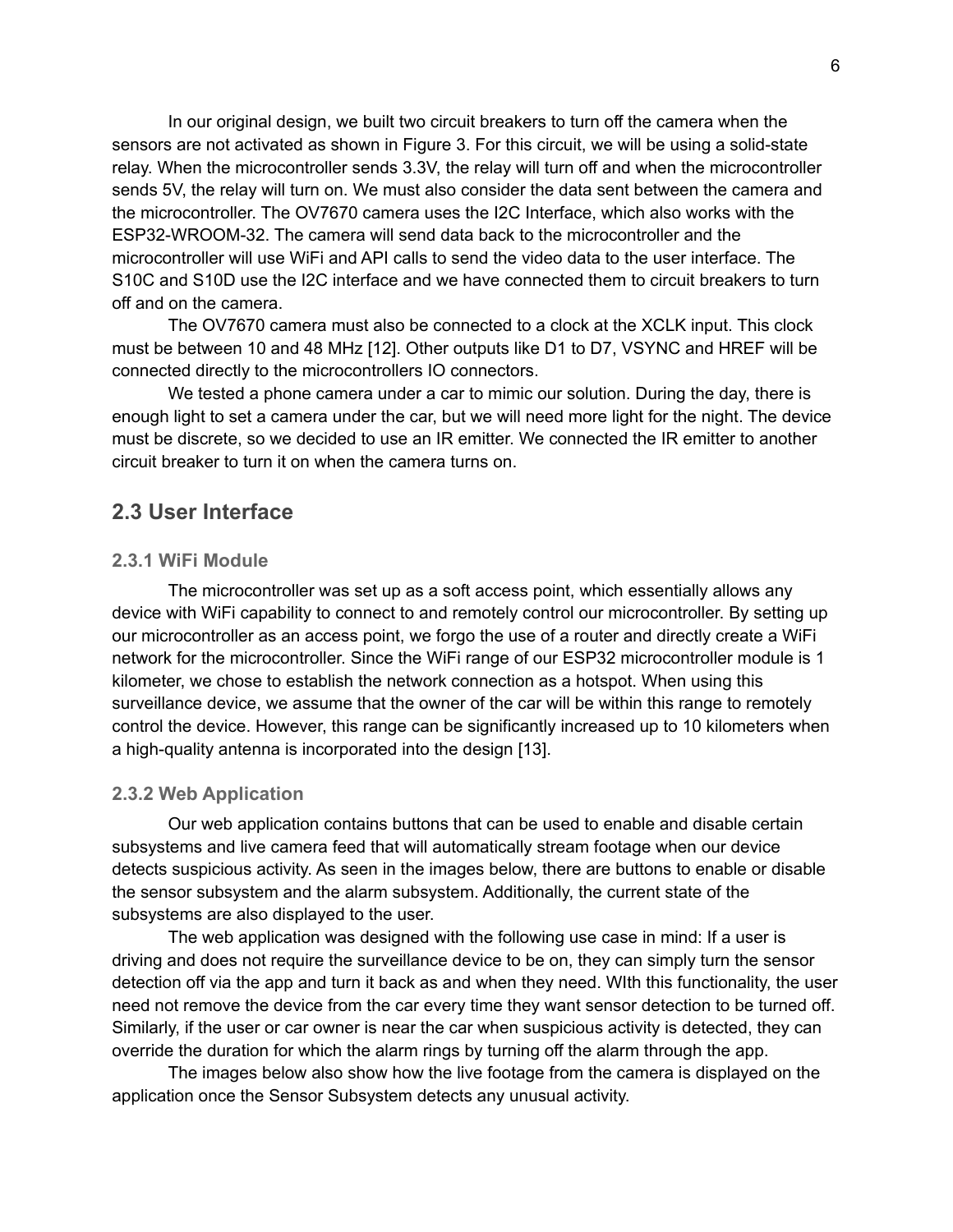

Figure 2: Screenshots of our Mobile Interface

### <span id="page-10-0"></span>**2.4 Subsystem Requirements and Verification**

#### <span id="page-10-1"></span>**2.4.1 Power/Control Subsystem**

To verify the power subsystem, we had 3 main requirements. The power subsystem must supply 12V, 5V, and 3.3V as we will need these voltages to power all of the subsystems. We also had another requirement for the power subsystem to remain at a thermal temperature of 125°C, so that the system does not overheat.

First, we verified that the battery provides 12V. We used a multimeter to test the battery voltage. On average, the voltage provided 11.8V which is within our 12V (+- 5%) requirement. Next, we soldered on the voltage regulators on the PCB and connected our 12 Voltage battery. We used the multimeter to test the 5V and 3.3V regulators. We tested the 5V first, which outputted 5.05V on the multimeter. As we tested the 5V, we noticed the 3.3V voltage regulators started heating up. We quickly desoldered the voltage regulators and recreated the circuit on a breadboard.

We connected the pins of the regulator to header wires, and connected that to the breadboard. After debugging, we changed the circuits with new capacitors. When testing the 3.3 Voltage Regulator, we measured the voltage using a multimeter, and saw the voltage to range around 3.27 to 3.30 volts, which provides us a percent error ranging from -0.9% to -0 when using the formula *Percent Error* = (*Vobserved - Vtrue*)/*Vtrue*. We did the same thing for the 5.0 Voltage Regulator, and saw the voltage range to be around 5.05 Volts, which provides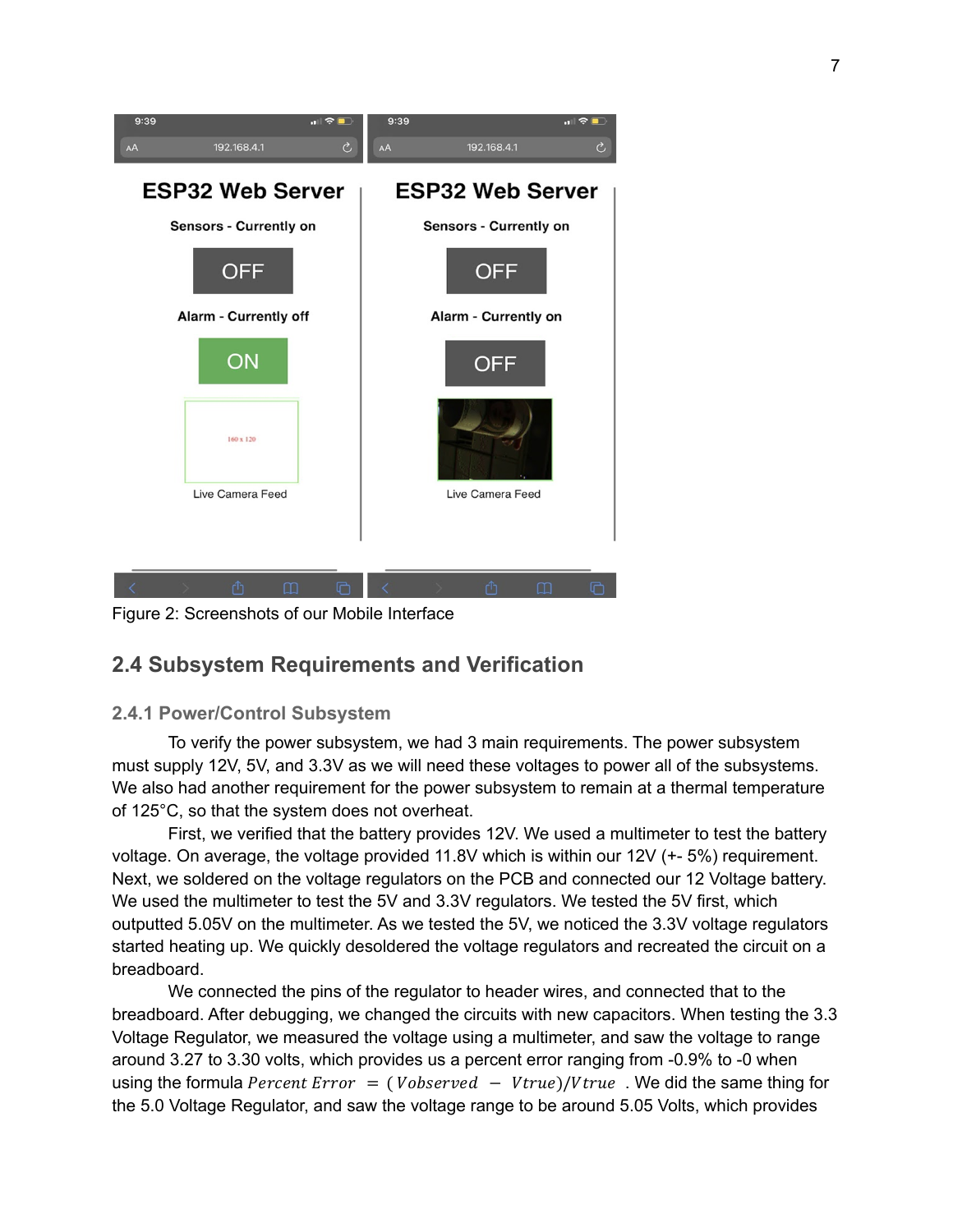#### us a percent error of 1% when using the formula

Percent Error = (  $Vobserved - Vtrue$ )/ $Vtrue$ . We also measured the voltage from the battery, to make sure that it was outputting around 12 Volts, and we saw it was outputting around 11.08-11.11 Volts, when we had frequently used the battery and hadn't recharged it yet.

For the control subsystem, the requirements were to send a 3.3V signal to turn on and 5V signal to turn off the relays for each subsystem. To achieve this, we needed to be able to program the microcontroller. According to the datasheet, the microcontroller needs to be in bootloader mode to be programmed. The switches or capacitors need to be connected to the enable and and IO0. This circuit is shown on Figure 3. On the first order of the PCB, the footprint for the switches needed to be updated. Once we were able to test the microcontroller with the new PCB, we needed python to program our original microcontroller. We switched to the ESP32-WROOM-32E, so we can use the Arduino IDE.

After we were able to program the microcontroller, we tested the verifications for the microcontroller. We created code for the relays and we were able to turn on and off the relays with the microcontroller.

The power and control subsystem is able to power and control the subsystems. We were not able to get the power subsystem on the PCB, but the subsystem did work on a breadboard. We made changes to the power subsystem in the circuit design for a revised PCB as shown in Figure 7.

#### <span id="page-11-0"></span>**2.4.2 Sensor Subsystem**

In order to verify that our sensors worked properly, we first tested them separately to see what their expected behavior was alone, and then we tested them together. We used an ESP32D Development board to verify our sensor activity, and then checked the activity on our PCB.

The first sensor that we verified was the PIR Sensor. The PIR Sensor that we purchased has 3 connections, a power connection, a ground connection, and a data connection. The circuit was fairly simple; connect the ground connection to the ground of the development board, the power connection to the power connection of the development board, and the data connection to any GPIO pin on the development board. We also used an LED, so that when motion was detected from the PIR Sensor, the LED would turn on. We connected the LED using a wire to a GPIO pin on the development, and then using arduino code, we were able to code if the PIR motion sensor were to detect motion, turn on the LED and vice versa [14]. Once we were able to get the PIR Sensor working alone, we added the relay to the circuit.

The solid state relay we were using has four connections, one connection being a microcontroller input, one connection connecting to the circuit of PIR Sensor, one being a no connect, and one connecting to a 430 ohm resistor that connects to ground. We connected the microcontroller input to a GPIO pin on the microcontroller, the circuit connection to the ground connection of the PIR Sensor, and the other connections respectively. In our arduino code, to see if the relay was working, we would set the relay to HIGH. When the relay is set to HIGH, that means the PIR Sensor should be able to detect motion. When the relay is set to LOW, that means the PIR Sensor shouldn't be able to detect motion.

When the relay was set to HIGH, we used a multimeter to see the voltage flowing through the relay to the PIR Sensor, and we saw the voltage to be to range between 4.8 to 4.9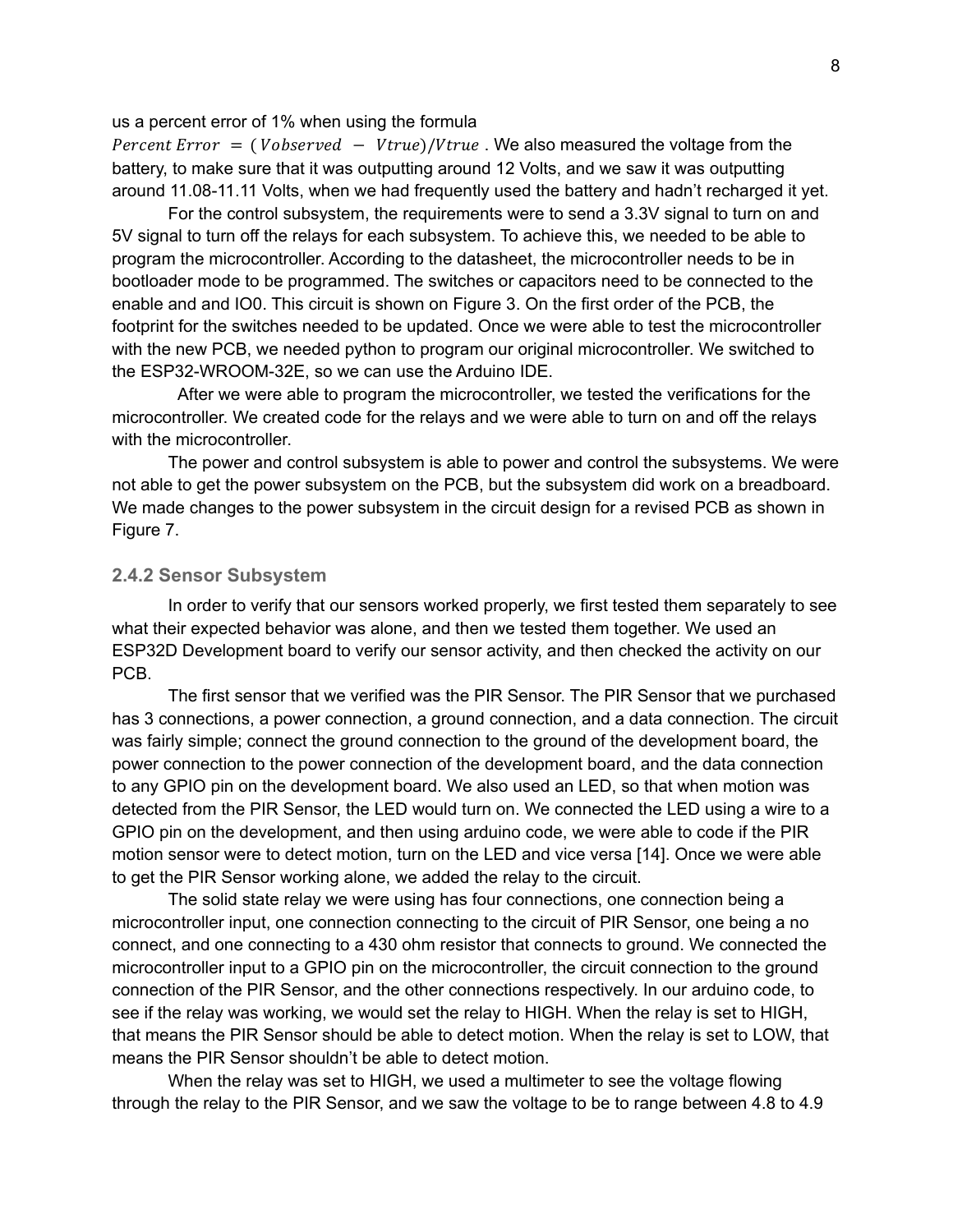volts, which provides us a percent error ranging from -2% to -5% when using the formula Percent Error = (  $Vobserved - Vtrue$ )/ $Vtrue$ . Using the relay and re-setting the microcontroller, we also wanted to see for every instance how long it would take the PIR Sensor to first get triggered, and then after it stopped sensing motion, how long would the second trigger take. Below are our results for our first ten tests.

| <b>Test</b> | First PIR Trigger | Second PIR Trigger |
|-------------|-------------------|--------------------|
| Test 1      | 2 seconds         | 4 seconds          |
| Test 2      | 5 seconds         | 5 seconds          |
| Test 3      | 7 seconds         | 2 seconds          |
| Test 4      | 2 seconds         | 5 seconds          |
| Test 5      | 6 seconds         | 6 seconds          |
| Test 6      | 17 seconds        | 5 seconds          |
| Test 7      | 9 seconds         | 5 seconds          |
| Test 8      | 3 seconds         | 4 seconds          |
| Test 9      | 5 seconds         | 5 seconds          |
| Test 10     | 11 seconds        | 5 seconds          |

Table 1 : Results from Testing the Triggering Time for the PIR Sensor

There was one instance where the PIR sensor initially could not detect motion within our five to fifteen second threshold, so taking that into account and calculating the success rate for our first ten tests, we had a success rate of almost 90%.

When testing out the accelerometer, the connections we had were the ground connection, the voltage connection, the SCL connection, and the SDA connection. The accelerometer requires the I^2C protocol, hence why we have the SCL and SDA connections [15] .The relay connections are exactly the same, except now we will be connecting to the accelerometer circuit. The AXDL 343 has a built-in arduino library that shows the x,y,z coordinates as you tilt the sensor. Using that library, we were able to get the initial coordinates of the accelerometer, as if there was a  $+/-$  difference of 0.5 between the x,y,z coordinates, we were alerted that the accelerometer detected motion. We used the same relay logic in the sense that if the relay was HIGH, the accelerometer would detect motion, otherwise it wouldn't. We measured the voltage going through the accelerometer when the relay was high to be 3.23-3.33 Volts, which provides a percent error range of -2.12% to 0.9% when using the formula Percent Error  $= (Vobserved - Vtrue)/Vtrue$ . The time it took the accelerometer to detect vibration and tilting was immediate, as we got the initial position of the accelerometer through our arduino code, and whenever the initial position was changed, the accelerometer would immediately display that it had detected motion.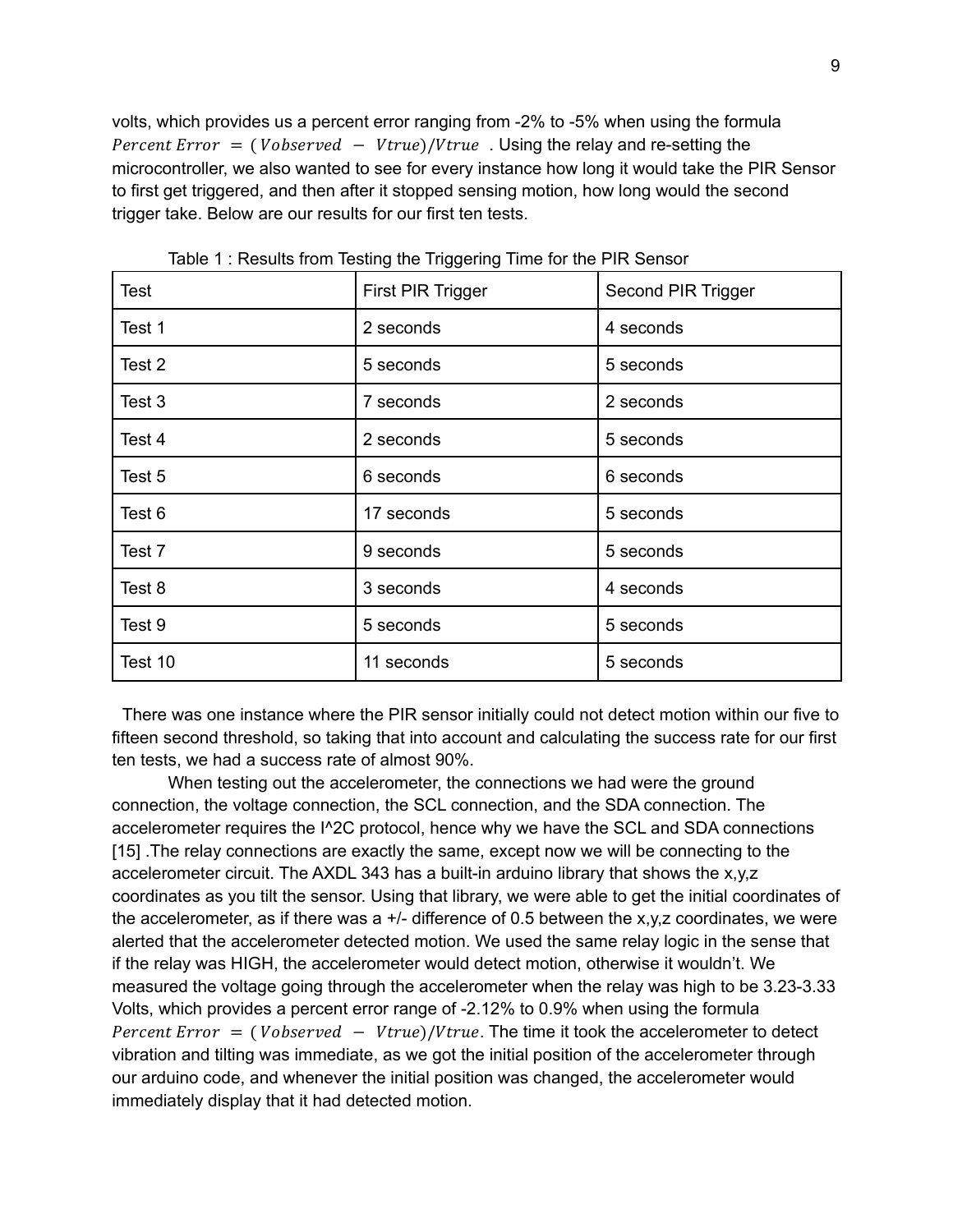When combining the PIR Sensor with the accelerometer, the sensor's were performing the same, and we got a similar sensor result when integrating it on our PCB.

#### <span id="page-13-0"></span>**2.4.3 Alarm Subsystem**

In order to test the Alarm Subsystem, we first tested the alarm individually by procuring the correct TRS audio jack connector and connecting it to 12V. We then modified the TRS connections to reflect our circuit design with solid state relays. Before testing the entire circuit, we first tested the solid state relay. We connected the solid state relay to the microcontroller and a pull down resistor, leaving the other pins disconnected. Then, using a multimeter across the disconnected pins, we verified that the relay was actuated when microcontroller input was HIGH (5V) and was not actuated when microcontroller input was LOW (3.3V). After testing the alarm and relay individually, we combined both components, verified our circuit design and tested the Alarm Subsystem in its entirety. When microcontroller input to the relay was HIGH, the relay became actuated and the alarm would turn on and when microcontroller input to the relay was LOW, the alarm circuit would be disconnected, causing the alarm to turn off.

Our next requirement for the Alarm Subsystem was to ensure that the alarm rang for a predefined amount of time when suspicious activity was detected. While the ideal amount of time is 3-5 minutes, for the purpose of testing our logic, we set our time to 5 seconds. We ran our controller code and verified this by starting a stopwatch the moment the alarm was triggered. After five trials, we were able to verify that the alarm did ring for 5 seconds before it turned off. Our stopwatch measurements varied by a few milliseconds in our trials, but that is attributed more towards human error (starting and stopping the time a few milliseconds early or late).

Additionally, we also wanted to ensure that the user would be able to override the timer logic for the alarm via the web application. In order to verify this, we repeated the same setup as the previous verification, but turned the alarm off via the app around 2 seconds after the alarm started to ring. We noticed that the alarm almost immediately stopped ringing after the button was pressed on the application, and had a delay of at most 500 milliseconds. Similarly, there was a minimal delay when attempting to turn the alarm on via the application. This delay was verified by once again using a stopwatch and conducting multiple trials to assess the average response time of the subsystem after a button on the application was pressed.

#### <span id="page-13-1"></span>**2.4.4 Camera Subsystem**

The camera subsystem had four requirements. We originally used solid-state relays to control when the camera turns on and off. This means the camera should turn on and off based on the signal from the microcontroller. The camera should also upload footage with a delay of at most 30 seconds. We needed this requirement to ensure if a theft occurred, the car owner would have evidence before the thief tried to temper with the device. The final requirement was to provide 3.3V to the camera when turned on by the microcontroller.

To test the camera, we used a development board. We researched demos using the ESP32 and OV7670. We used the example from Mudassar Tamboli due to the lack of datasheets for the OV7670 camera [16]. We used an ESP32-WROOM-32D Development Board and used the pins assigned in the demo. We were able to get the camera uploading live footage on a mobile interface.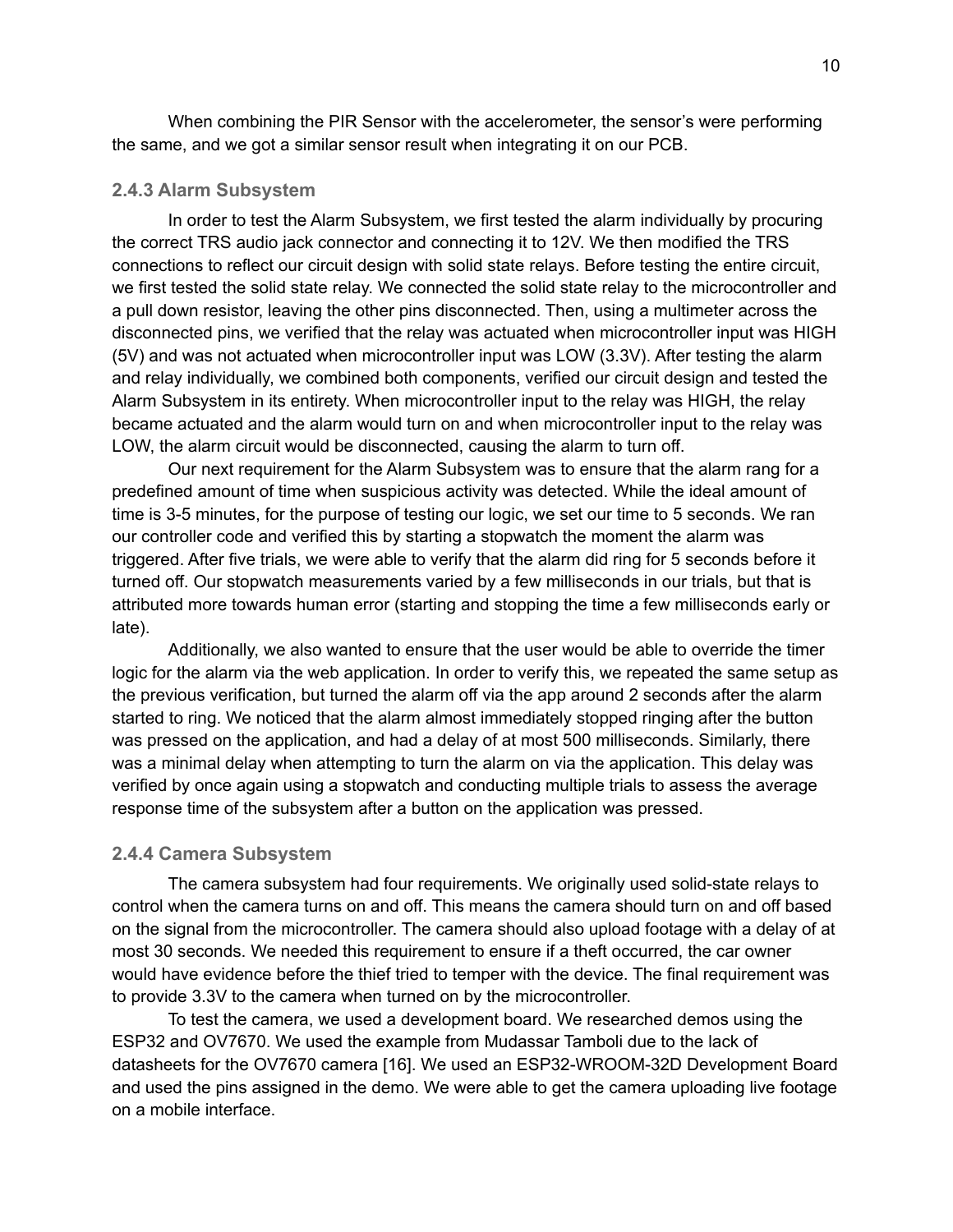We verified that the camera can be turned on and off from the microcontroller. According to another TA, we were advised to use the Power Down Pin on the camera to turn on and off the camera instead of the solid-state relay. As a result, we needed to change our verification for the camera. The camera could still be turned on and off by a signal from the microcontroller. This change is also reflected in our revised PCB on Figure 7.

The camera also uploaded footage faster than our initial prediction. The camera started recording within 5 seconds of sensor detection and the footage had less than a second delay. The camera was also powered with 3.3V when turned on.

Due to issues with the microcontroller and pin assignments, we were not able to get the camera working on our PCB. However, the camera subsystem was fully integrated with all of our subsystems on the ESP32-WROOM-32D Development Board. We edited the pin assignments on our revised PCB and, with a new PCB order, we would be able to integrate the camera with our subsystems.

# <span id="page-14-0"></span>3. Cost and Schedule

### <span id="page-14-1"></span>**3.1 Cost**

Cost of Labor Salary of Labor : \$40/hour Average hours worked per week : 15 hours Amount of time in Spring Semester : 16 weeks Total Cost of Labor : \$40/hour \* 2.5\* 15(hour)\* 16 = \$24,000 x 3 = **\$72,000**

| <b>Component</b>                           | <b>Price</b> | Qty            | <b>Total</b> |
|--------------------------------------------|--------------|----------------|--------------|
| ESP32-WROOM-32D                            | \$18.99      | 1              | \$18.99      |
| PIR IR motion sensor                       | \$9.95       | 1              | \$9.95       |
| 120dB Electronic Alarm                     | \$9.99       | 1              | \$9.99       |
| USB to TTL Module Serial Converter Adapter | \$17.98      | 1              | \$17.98      |
| Solid-state relay                          | \$3.49       | 3              | \$10.47      |
| <b>Push Buttons</b>                        | \$0.17       | $\overline{2}$ | \$0.34       |
| Audio Jack                                 | \$1.00       | 1              | \$1.00       |
| <b>IR Emitter</b>                          | \$0.72       | 1              | \$0.72       |
| Voltage Regulator (5V)                     | \$0.63       | 1              | \$0.63       |
| Voltage Regulator (3.3V)                   | \$0.77       | 1              | \$0.77       |
| Accelerometer                              | \$5.95       |                | \$5.95       |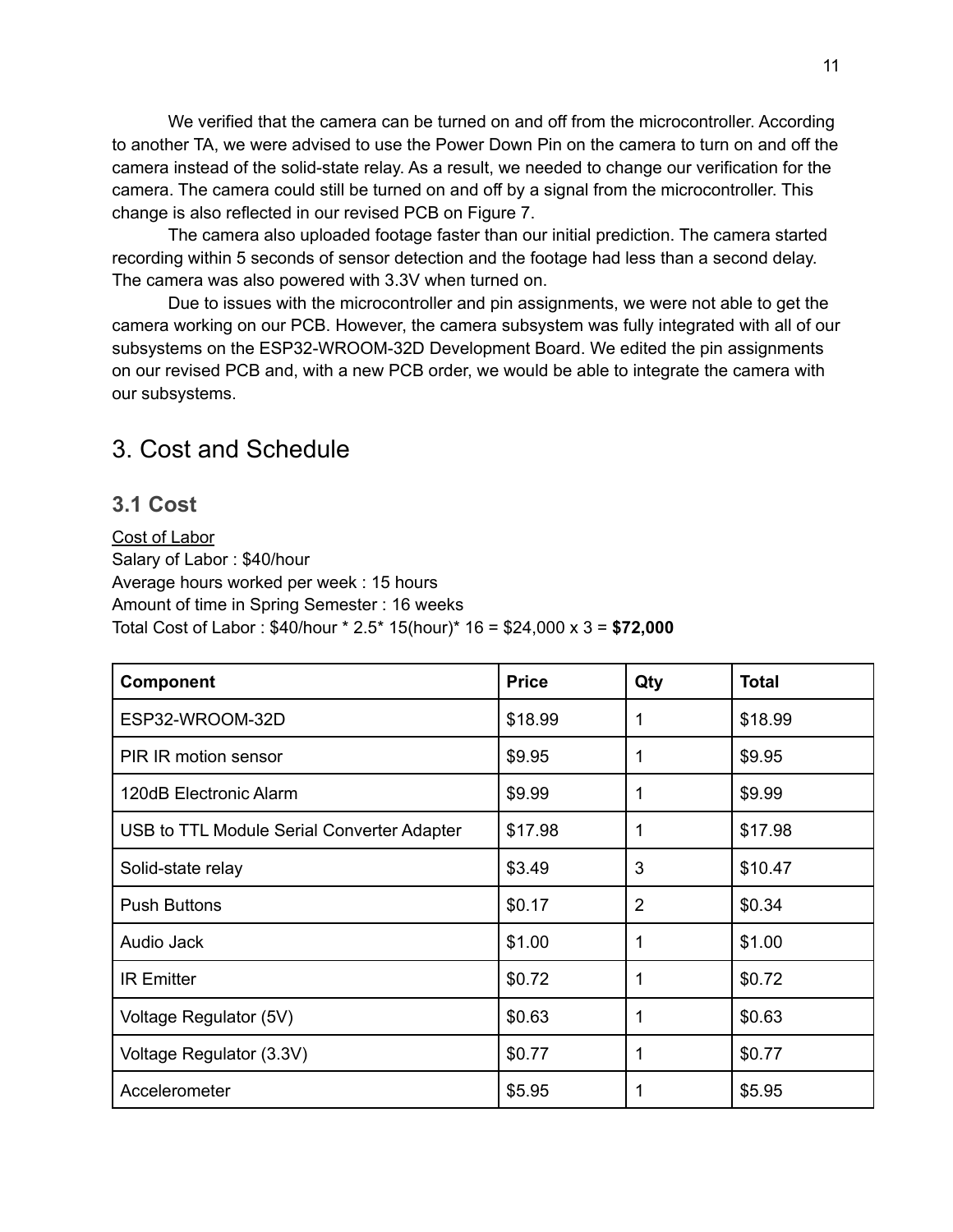| Wire for Accelerometer         | \$0.95 | 2 | \$3.10  |
|--------------------------------|--------|---|---------|
| Camera Connector (2x09)        | \$3.12 |   | \$3.12  |
| Capacitors                     | \$0.30 | 4 | \$1.20  |
| <b>Resistors</b>               | \$0.10 | 3 | \$0.30  |
| IR Emitter Connector (1x02)    | \$0.29 | 1 | \$0.29  |
| <b>Battery Connector</b>       | \$0.29 | 1 | \$0.29  |
| <b>PIR Sensor Connector</b>    | \$0.28 |   | \$0.28  |
| Adapter Connectors (1x04)      | \$0.53 |   | \$0.53  |
| IO Connectors (1x05)           | \$0.78 |   | \$0.78  |
| IO Connectors (1x08)           | \$1.25 |   | \$1.25  |
| <b>Accelerometer Connector</b> | \$0.55 |   | \$0.55  |
| Male-to-Male Wires             | \$5.30 | 3 | \$15.90 |
| Female-to-Female Wires         | \$2.50 |   | \$2.50  |

### <span id="page-15-0"></span>**3.2 Schedule**

| <b>Week</b> | Aditi Tyagi                                                                                                                                                                                | <b>Anushka Parikh</b>                                                                                                                                                                                 | Shruthii Sathyanarayanan                                                                                                                                           |
|-------------|--------------------------------------------------------------------------------------------------------------------------------------------------------------------------------------------|-------------------------------------------------------------------------------------------------------------------------------------------------------------------------------------------------------|--------------------------------------------------------------------------------------------------------------------------------------------------------------------|
| 2/20        | Research parts for<br>sensor subsystem<br>Research parts for<br>battery and power<br>subsystem<br>Make a draft of circuit<br>schematic<br>Get feedback and<br>prepare for design<br>review | Research parts for<br>camera subsystem<br>Research parts for<br>$\bullet$<br>microcontroller<br>Make a draft of circuit<br>schematic<br>Get feedback and<br>$\bullet$<br>prepare for design<br>review | Research parts for<br>alarm and notification<br>subsystem<br>Make a draft of circuit<br>$\bullet$<br>schematic<br>Get feedback and<br>prepare for design<br>review |
| 2/27        | Finalize circuit<br>schematic<br>Create PCB design<br>Order parts for<br>sensor subsystem<br>Order parts for power<br>subsystem                                                            | Finalize circuit<br>schematic<br>Create PCB design<br>Order parts for<br>$\bullet$<br>camera subsystem<br>Order microcontroller                                                                       | Finalize circuit<br>schematic<br>Create PCB design<br>Order parts for alarm<br>and notifications<br>subsystem                                                      |
| 3/6         | Research project box<br>for machine shop                                                                                                                                                   | Order PCB                                                                                                                                                                                             | Make design for<br>machine shop                                                                                                                                    |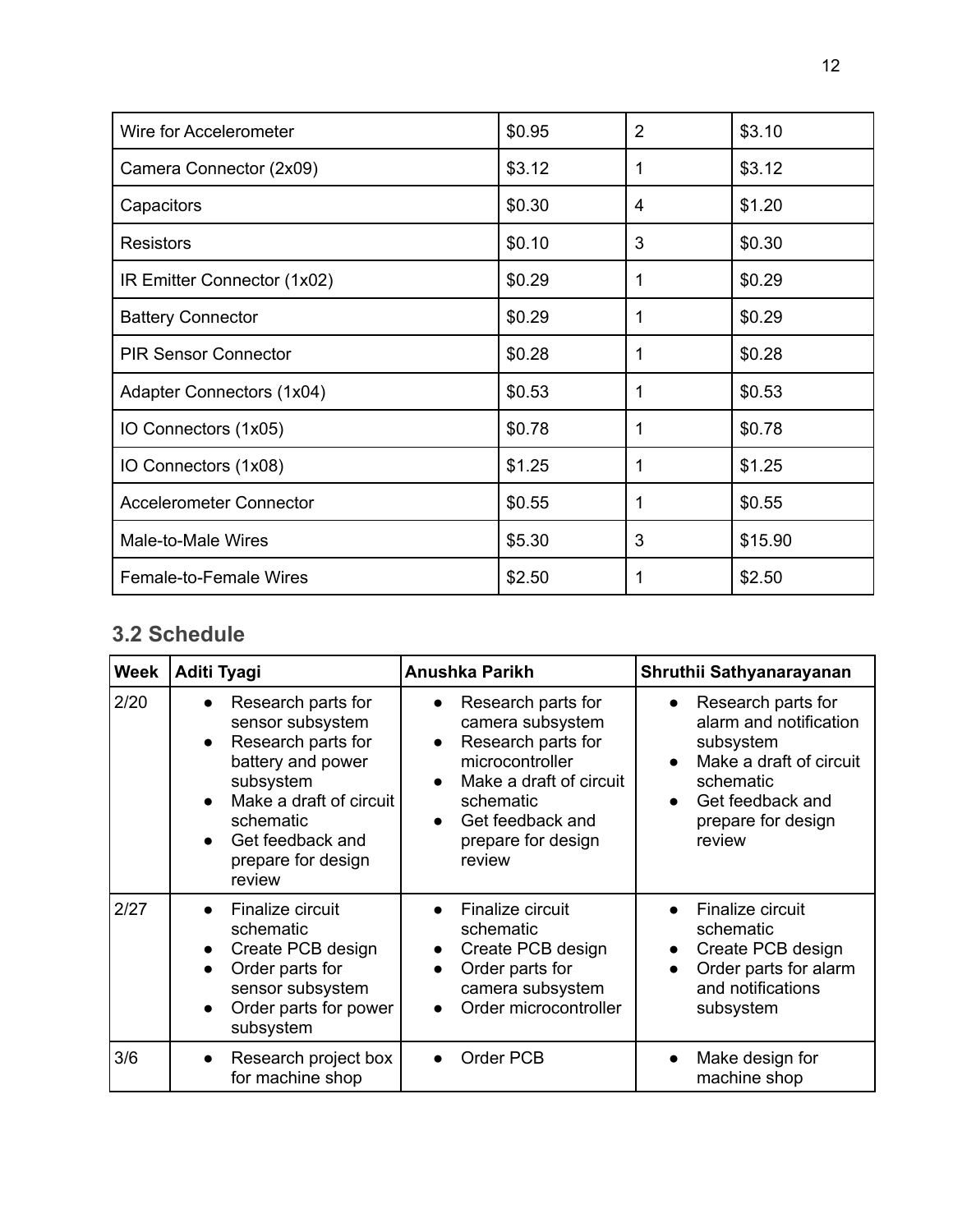|      | 3/13 (Spring Break)                                  |                                                                                         |                                                          |
|------|------------------------------------------------------|-----------------------------------------------------------------------------------------|----------------------------------------------------------|
| 3/20 | Code PCB                                             | Solder Parts on PCB<br>Code Front-End of<br><b>Android App</b>                          | Code Back-End of<br><b>Android App</b>                   |
| 3/27 | <b>Test PCB</b>                                      | Submit Parts to<br>Machine Shop<br>Submit Design to<br>$\bullet$<br><b>Machine Shop</b> | <b>Test Android App</b>                                  |
| 4/3  | Create tests for<br>sensor subsystem                 | Create tests for<br>camera subsystem                                                    | Create tests for alarm<br>and notifications<br>subsystem |
| 4/10 | Test final prototype<br>$\bullet$                    | Test final prototype                                                                    |                                                          |
| 4/17 | Report test results<br>Prepare for<br>demonstrations | Report test results<br>Prepare for<br>demonstrations                                    | Test final prototype                                     |
| 4/24 | Do Demonstration<br>Prepare for<br>Presentation      | Do Demonstration<br>Prepare for<br>Presentation                                         | Do Demonstration<br>Prepare for<br>Presentation          |
| 5/1  | Do Presentation                                      | Do Presentation                                                                         | Do Presentation                                          |

# <span id="page-16-0"></span>4. Conclusion

### <span id="page-16-1"></span>**4.1 Accomplishments**

For our final demo, we were able to show all of our subsystems integrated on a development board. Our sensors were able to detect motion and send a signal to the microcontroller. The microcontroller was able to send signals to the alarm subsystem and camera subsystem. We also developed a mobile interface to display the camera footage and turn on and off the sensors and alarm. The power subsystem was also able to power the subsystem on the breadboard.

The sensor subsystem and mobile interface were also working on our PCB. Both the PIR sensor and accelerometer were able to send signals to the microcontroller and sensor detection could be remotely enabled or disabled through the mobile interface.

We were also able to create a prototype within the size constraints from our high-level requirements. We placed the device under a SUV to demonstrate a real-life application for our device. The device was able to be placed facing the catalytic converter, so the PIR sensor could detect motion surrounding the area and the camera could capture footage.

### <span id="page-16-2"></span>**4.2 Uncertainties**

Our greatest challenge was the microcontroller for our PCB. We chose the ESP32-WROOM-32E. On our PCB, the ESP32-WROOM-32 footprint was very different from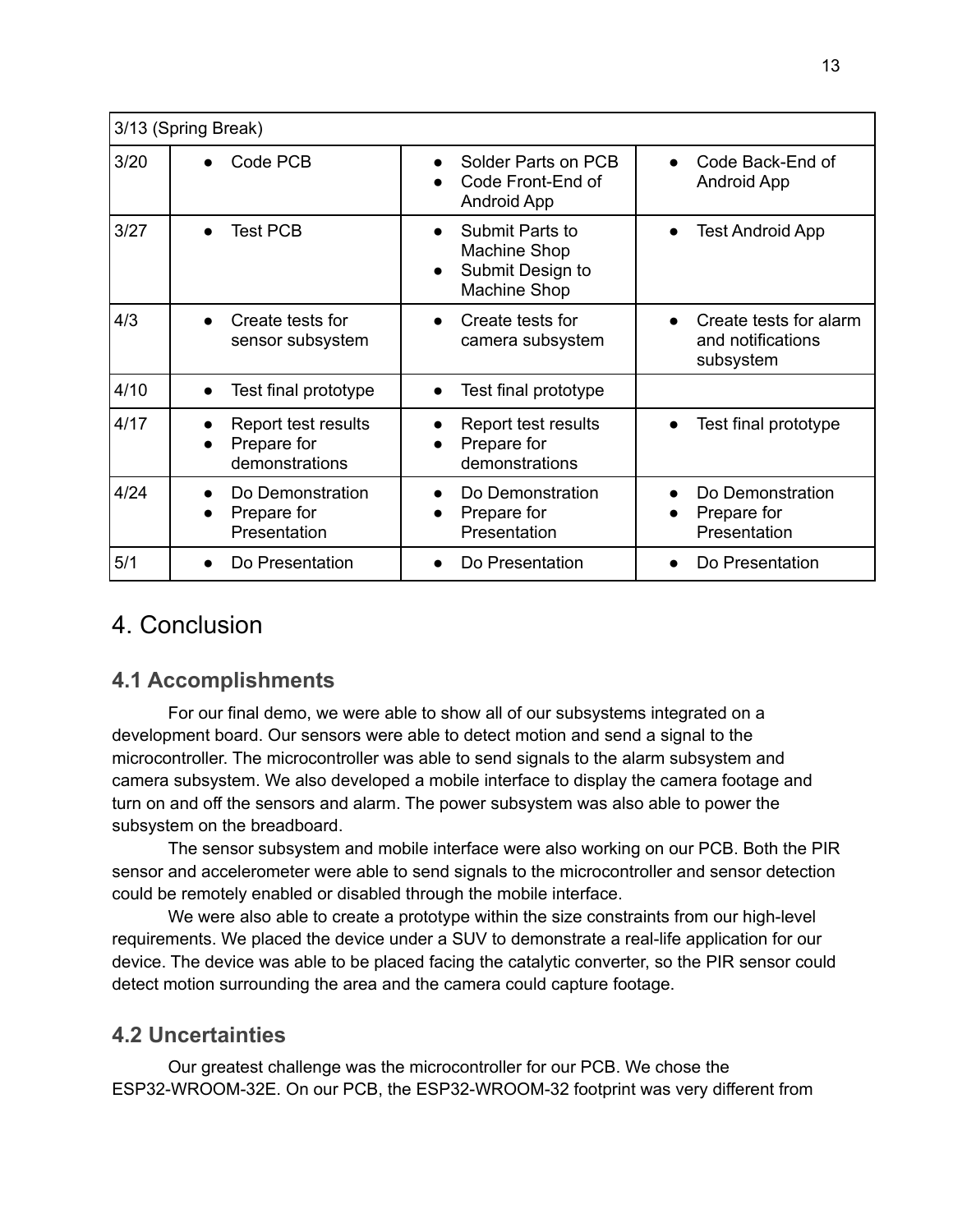our microcontroller. Some of the pins we needed were "no connects" on the ESP32-WROOM-32E. Due to the discrepancy, we decided to order a different version of the ESP32, ESP32-WROOM-32D. This microcontroller was similar to the original footprint and had much fewer no connect pins. We were able to reassign some of our pins and successfully implement the sensor subsystem logic on the PCB. However, the layout of certain pins like the clock were different on the footprint and the ESP32-WROOM-32D and we would have had to cut our PCB and manually reconfigure our connections to integrate the remaining subsystems with the 32D microcontroller.

We were able to fully integrate the subsystems on a breadboard. Based on the full integration with the development board, we redesigned the circuit design on Figure 7. Given the chance for a new PCB order, we would have been able to fully integrate our subsystems on the PCB.

Due to our challenges with the PCB, we were unable to fully test the device in a real world situation. There are uncertainties on the area the camera will capture. We also would like to test our device in different weather conditions and environments.

We also need to test the false positive rate of our device.

#### <span id="page-17-0"></span>**4.3 Ethics and Safety**

There are several safety considerations to take into account when designing a surveillance device for catalytic converters. Catalytic converters can reach extremely high temperatures of up to 500 degrees Fahrenheit. This can potentially be a hazard depending on the placement of the device, wherein the high temperature can impact our device or even injure the car owner when they attempt to attach/detach the device when the catalytic converter is still hot. In order to ensure the safety of the user, we would determine the placement of the device such that it provides a clear view of the area from which the catalytic converter can be accessed and be placed far enough from the catalytic converter that the user will not be harmed by the high heat. In order to prevent the device from being damaged by the heat, we would consider selecting a temperature-resistant box in which the device may be placed.

A caveat with creating a detachable device is risking the chance of the device being tampered with. If a thief can easily remove the device, it defeats the purpose we aim to solve. In order to prevent tampering, we will use sensors that detect vibrations and movement, which allows us to monitor tampering of the catalytic converter as well as tampering of the device. By sealing the circuitry of the device in a sturdy box, we would be able to notify the car owner before a thief can destroy the box and the device within.

Since our device will be placed on the undercarriage of a car, it will be exposed to external environmental factors that could impact the performance of the device such as extreme temperatures, water from rain, winds, etc. To ensure our device performs well regardless of these environmental factors, we selected as many weather and temperature resistant components as possible and plan to place the device inside a weather, water, and temperature resistant casing.

Our device doesn't discriminate against who can use it. The device can be used by any car owner. The device is open to the public, and thereby complies with section 7.8 II-7 of the IEEE Code of Ethics. Our device also abides by section 7.8 I-1 , as the device is promoting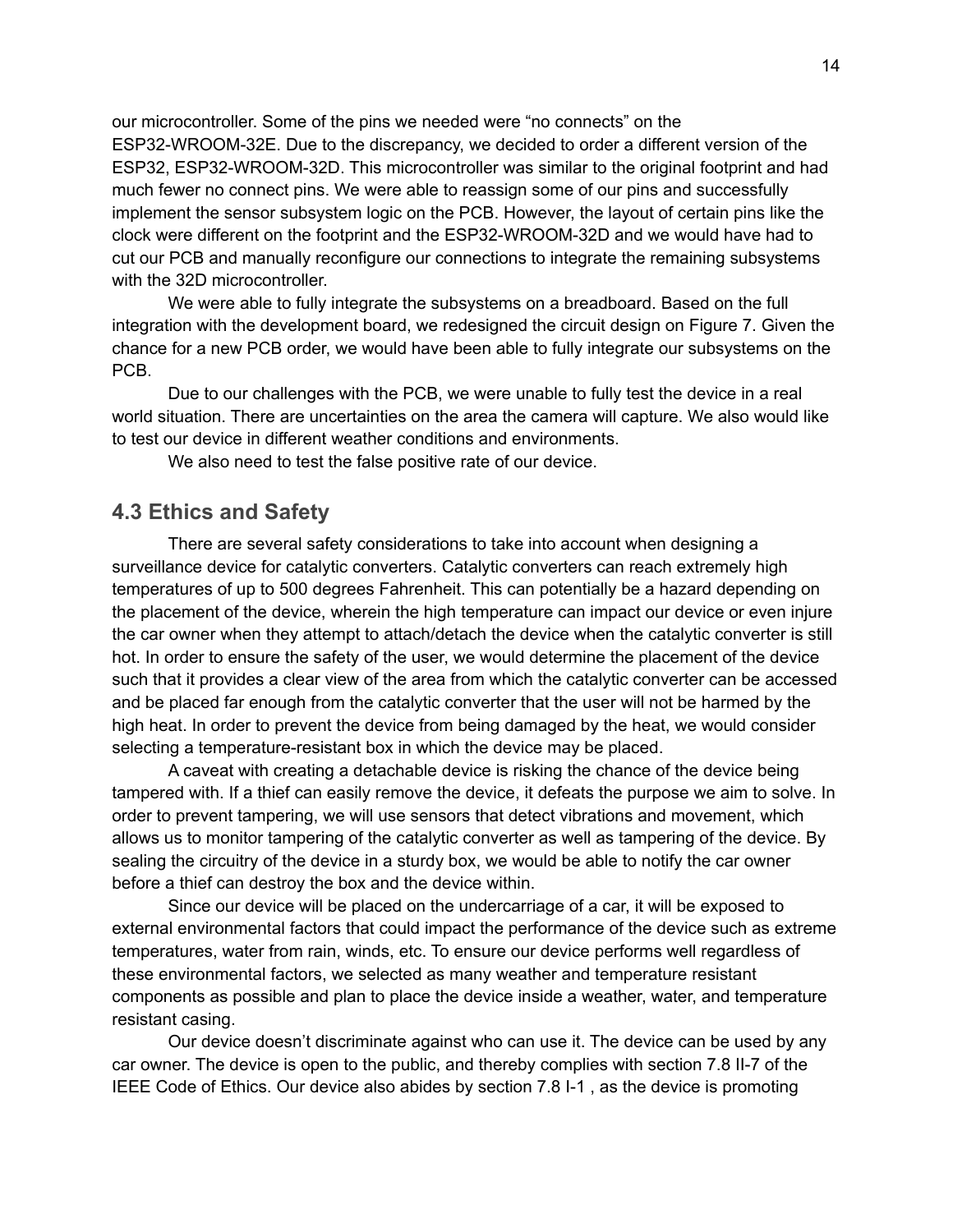safety by trying to reduce the number of stolen catalytic devices, which increases the safety of the car itself, and the person driving the car [17].

#### <span id="page-18-0"></span>**4.4 Future Work**

First, we would like to fully integrate our subsystems on the PCB. We can order a new PCB from the revised PCB circuit as shown in Figure 7.

We would also like to make our project more effective for car owners. We can change the size of the device to make it more discrete by decreasing the length and width. The height should stay the same to ensure the camera can capture evidence of the catalytic converter and its surroundings area. It would also be ideal to power the device with the car battery. Currently, our device is powered by a rechargeable battery, so the car owner must recharge it before use. The car battery can keep the device charged at all times, but we will need to consider safety and power usage.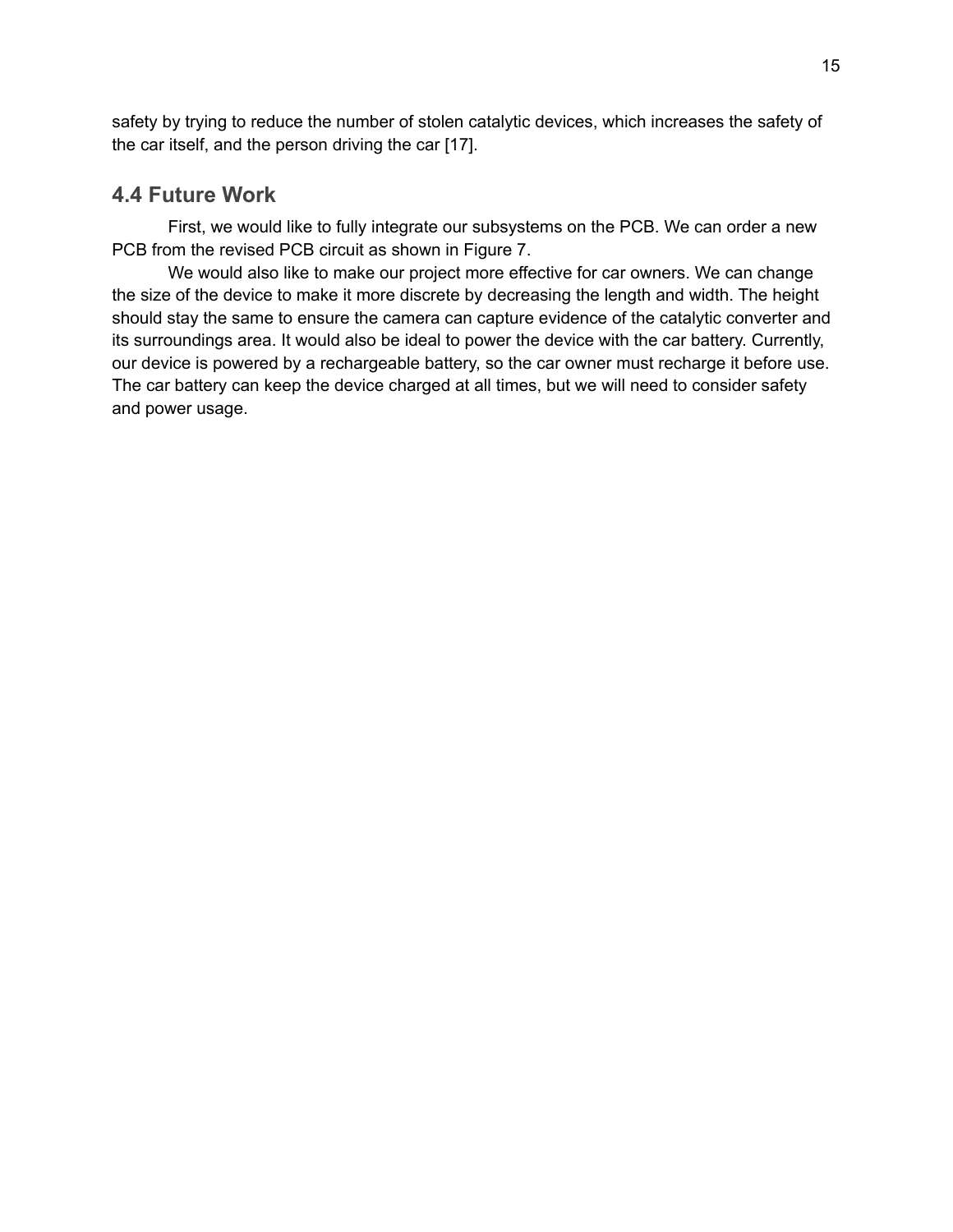# <span id="page-19-0"></span>References

- 1. Way, "Catalytic converter thefts: Most targeted cars listed." Way.com. [Online]. <https://www.way.com/blog/catalytic-converter-thefts-most-targetted-cars-listed/> [Accessed: 4-May-2022].
- 2. American Family Insurance, "How to Prevent Catalytic Converter Theft." amfam.com. [Online]. [https://www.amfam.com/resources/articles/on-the-road/prevent-catalytic-converte](https://www.amfam.com/resources/articles/on-the-road/prevent-catalytic-converter-theft) [r-theft](https://www.amfam.com/resources/articles/on-the-road/prevent-catalytic-converter-theft) [Accessed: 4-May-2022].
- 3. CarParts, "Can You Drive Without a Catalytic Converter." [carparts.com.](http://carparts.com) [Online]. [https://www.carparts.com/blog/can-you-drive-without-a-catalytic-converter/#:~:tex](https://www.carparts.com/blog/can-you-drive-without-a-catalytic-converter/#:~:text=Vehicles%20can%20be%20driven%20without,don%27t%20enforce%20emissions%20standards) [t=Vehicles%20can%20be%20driven%20without,don%27t%20enforce%20emissi](https://www.carparts.com/blog/can-you-drive-without-a-catalytic-converter/#:~:text=Vehicles%20can%20be%20driven%20without,don%27t%20enforce%20emissions%20standards) [ons%20standards](https://www.carparts.com/blog/can-you-drive-without-a-catalytic-converter/#:~:text=Vehicles%20can%20be%20driven%20without,don%27t%20enforce%20emissions%20standards) [Accessed: 4-May-2022].
- 4. The News-Gazette , "Catalytic-converter thefts have victims' vehicles, wallets feeling the pain." news-gazette.com. [Online]. [https://www.news-gazette.com/news/local/courts-police-fire/catalytic-converter-th](https://www.news-gazette.com/news/local/courts-police-fire/catalytic-converter-thefts-have-victims-vehicles-wallets-feeling-the-pain/article_cc7a5545-c3a5-54f3-bbda-3ae1d1c94c5c.html) [efts-have-victims-vehicles-wallets-feeling-the-pain/article\\_cc7a5545-c3a5-54f3-b](https://www.news-gazette.com/news/local/courts-police-fire/catalytic-converter-thefts-have-victims-vehicles-wallets-feeling-the-pain/article_cc7a5545-c3a5-54f3-bbda-3ae1d1c94c5c.html) [bda-3ae1d1c94c5c.html](https://www.news-gazette.com/news/local/courts-police-fire/catalytic-converter-thefts-have-victims-vehicles-wallets-feeling-the-pain/article_cc7a5545-c3a5-54f3-bbda-3ae1d1c94c5c.html) [Accessed: 4-May-2022].
- 5. ESP32S2WROOM, "ESP32S2WROOM ESP32S2WROOMI Datasheet." [espressif.com.](http://espressif.com) [Online]. [https://www.espressif.com/sites/default/files/documentation/esp32-s2-wroom\\_esp](https://www.espressif.com/sites/default/files/documentation/esp32-s2-wroom_esp32-s2-wroom-i_datasheet_en.pdf) [32-s2-wroom-i\\_datasheet\\_en.pdf](https://www.espressif.com/sites/default/files/documentation/esp32-s2-wroom_esp32-s2-wroom-i_datasheet_en.pdf). [Accessed: 4-May-2022].
- 6. ESP-IDF Programming Guide, "Wifi." [docs.espressif.com](http://docs.espressif.com). [Online]. [https://docs.espressif.com/projects/esp-idf/en/latest/esp32/api-reference/network/](https://docs.espressif.com/projects/esp-idf/en/latest/esp32/api-reference/network/esp_wifi.html) [esp\\_wifi.html.](https://docs.espressif.com/projects/esp-idf/en/latest/esp32/api-reference/network/esp_wifi.html) [Accessed: 4-May-2022].
- 7. "Solid state relay or solid state switch," Basic Electronics Tutorials, 24-Aug-2019. [Online]. Available: <https://www.electronics-tutorials.ws/power/solid-state-relay.html>. [Accessed: 04-May-2022].
- 8. Arrow, "How Do Motion Sensors Work? Types & Applications." arrow.com. [Online].

[https://www.arrow.com/en/research-and-events/articles/how-motion-sensors-work](https://www.arrow.com/en/research-and-events/articles/how-motion-sensors-work#:~:text=Motion%20Sensors%20Explained&text=There%20are%20three%20types%20of,%2C%20and%20Dual%20Tech%2FHybrid) [#:~:text=Motion%20Sensors%20Explained&text=There%20are%20three%20typ](https://www.arrow.com/en/research-and-events/articles/how-motion-sensors-work#:~:text=Motion%20Sensors%20Explained&text=There%20are%20three%20types%20of,%2C%20and%20Dual%20Tech%2FHybrid) [es%20of,%2C%20and%20Dual%20Tech%2FHybrid](https://www.arrow.com/en/research-and-events/articles/how-motion-sensors-work#:~:text=Motion%20Sensors%20Explained&text=There%20are%20three%20types%20of,%2C%20and%20Dual%20Tech%2FHybrid) [Accessed: 4-May-2022].

- 9. Live Science, "Accelerometers: What They Are & How They Work." livescience.com [Online]. <https://www.livescience.com/40102-accelerometers.html> [Accessed: 4-May-2022].
- 10. Adafruit, "Analog Devices ADXL343 Breakout Learning Guide" learn.adafruit.com [Online]. https://learn.adafruit.com/adxl343-breakout-learning-quide [Accessed: 4-May-2022].
- 11. "Electronic Buzzer Alarm," *Amazon*. [Online]. Available: https://www.amazon.com/Electronic-Buzzer-Security-Speaker-Burglar/dp/B0875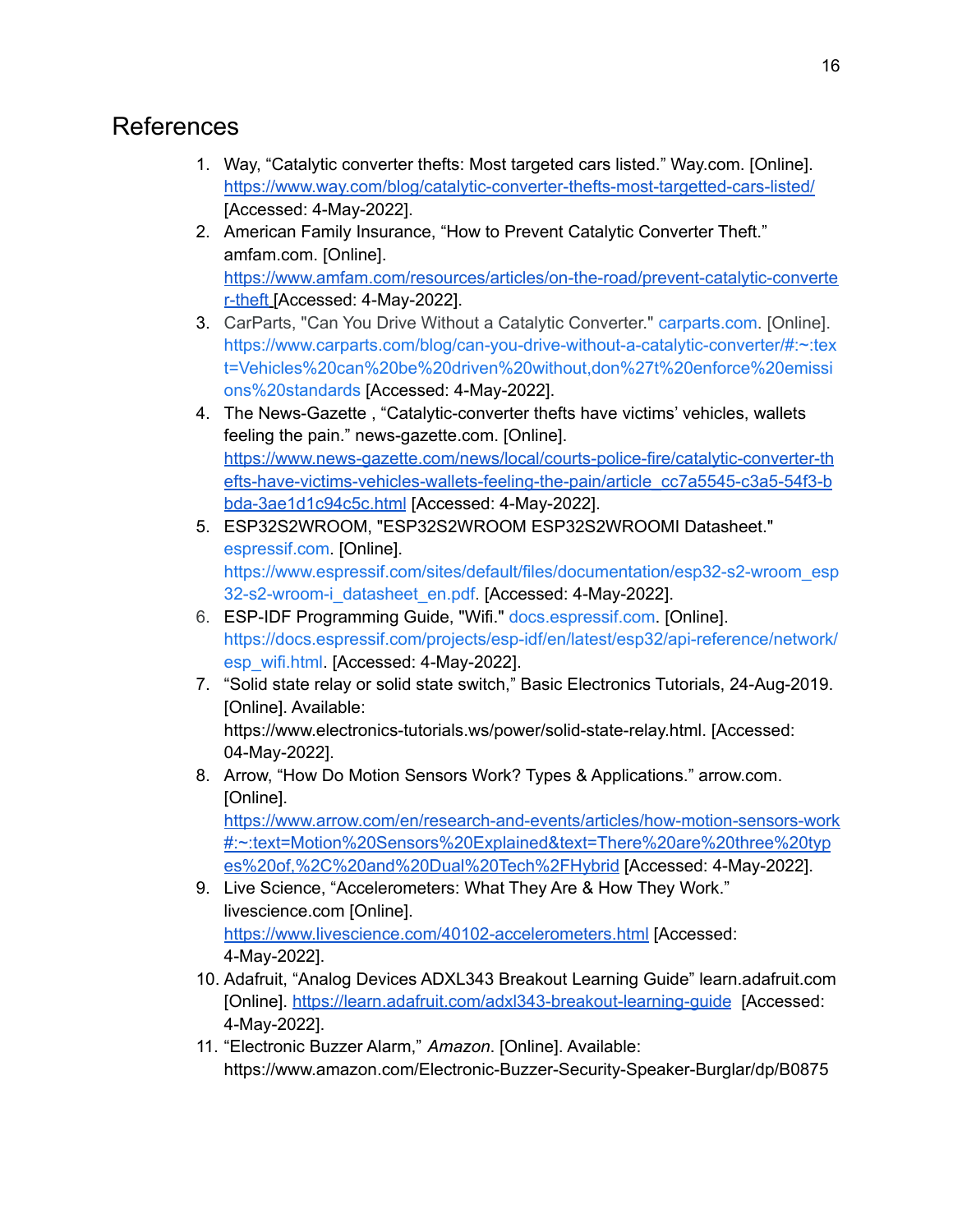WCSB5/ref=sr\_1\_13?keywords=12+volt+alarm+siren&qid=1644354141&sr=8-13 . [Accessed: 4-May-2022].

12. Embedded Programmer, "Hacking the OV7670 camera module (SCCB cheat sheet inside)."

[http://embeddedprogrammer.blogspot.com/\[Online\].http://embeddedprogrammer.](http://embeddedprogrammer.blogspot.com/[Online].http://embeddedprogrammer.blogspot.com/2012/07/hacking-ov7670-camera-module-sccb-cheat.html) [blogspot.com/2012/07/hacking-ov7670-camera-module-sccb-cheat.html](http://embeddedprogrammer.blogspot.com/[Online].http://embeddedprogrammer.blogspot.com/2012/07/hacking-ov7670-camera-module-sccb-cheat.html). [Accessed: 4-May-2022].

- 13. Espressif, "News ESP32's Wi-Fi Range Extended to 10 km with a Directional Antenna." www.espressif.com.[Online]. [https://www.espressif.com/en/news/esp32%E2%80%99s-wi-fi-range-extended-1](https://www.espressif.com/en/news/esp32%E2%80%99s-wi-fi-range-extended-10-km-directional-antenna) [0-km-directional-antenna](https://www.espressif.com/en/news/esp32%E2%80%99s-wi-fi-range-extended-10-km-directional-antenna) [Accessed: 4-May-2022].
- 14. Random Tutorial Nerds, "ESP32 with PIR Motion using Interrupts and Timers." [https://randomnerdtutorials.com.](https://randomnerdtutorials.com) [Online]. <https://randomnerdtutorials.com/esp32-pir-motion-sensor-interrupts-timers/> [Accessed 4-May-2022].
- 15. L. Clark, K. Townsend, and I. Wellish, "Analog Devices ADXL343 Breakout Learning Guide," Adafruit Learning System, 24-Feb-2019. [Online]. Available: [https://learn.adafruit.com/adxl343-breakout-learning-guide/arduino?fbclid=IwAR2](https://learn.adafruit.com/adxl343-breakout-learning-guide/arduino?fbclid=IwAR2BYtjPrmzdajIvvw3x54mIK7Am1gfUpMPsym8mPb-3TElMcmBGR89iESA) [BYtjPrmzdajIvvw3x54mIK7Am1gfUpMPsym8mPb-3TElMcmBGR89iESA.](https://learn.adafruit.com/adxl343-breakout-learning-guide/arduino?fbclid=IwAR2BYtjPrmzdajIvvw3x54mIK7Am1gfUpMPsym8mPb-3TElMcmBGR89iESA) [Accessed: 04-May-2022].
- 16. M. Tamboli, Medium, "ESP32+OV7670 WebSocket Video Camera." medium.com.[Online].[https://medium.com/@mudassar.tamboli/esp32-ov7670-we](https://medium.com/@mudassar.tamboli/esp32-ov7670-websocket-video-camera-26c35aedcc64) [bsocket-video-camera-26c35aedcc64](https://medium.com/@mudassar.tamboli/esp32-ov7670-websocket-video-camera-26c35aedcc64) [Accessed: 4-May-2022]
- 17. IEEE Board of Directors. "IEEE Code of Ethics." IEEE Code of Policies, Section 7 - Professional Activities (Part A - IEEE Policies). <https://www.ieee.org/about/corporate/governance/p7-8.html>. [Accessed: 4-May-2022].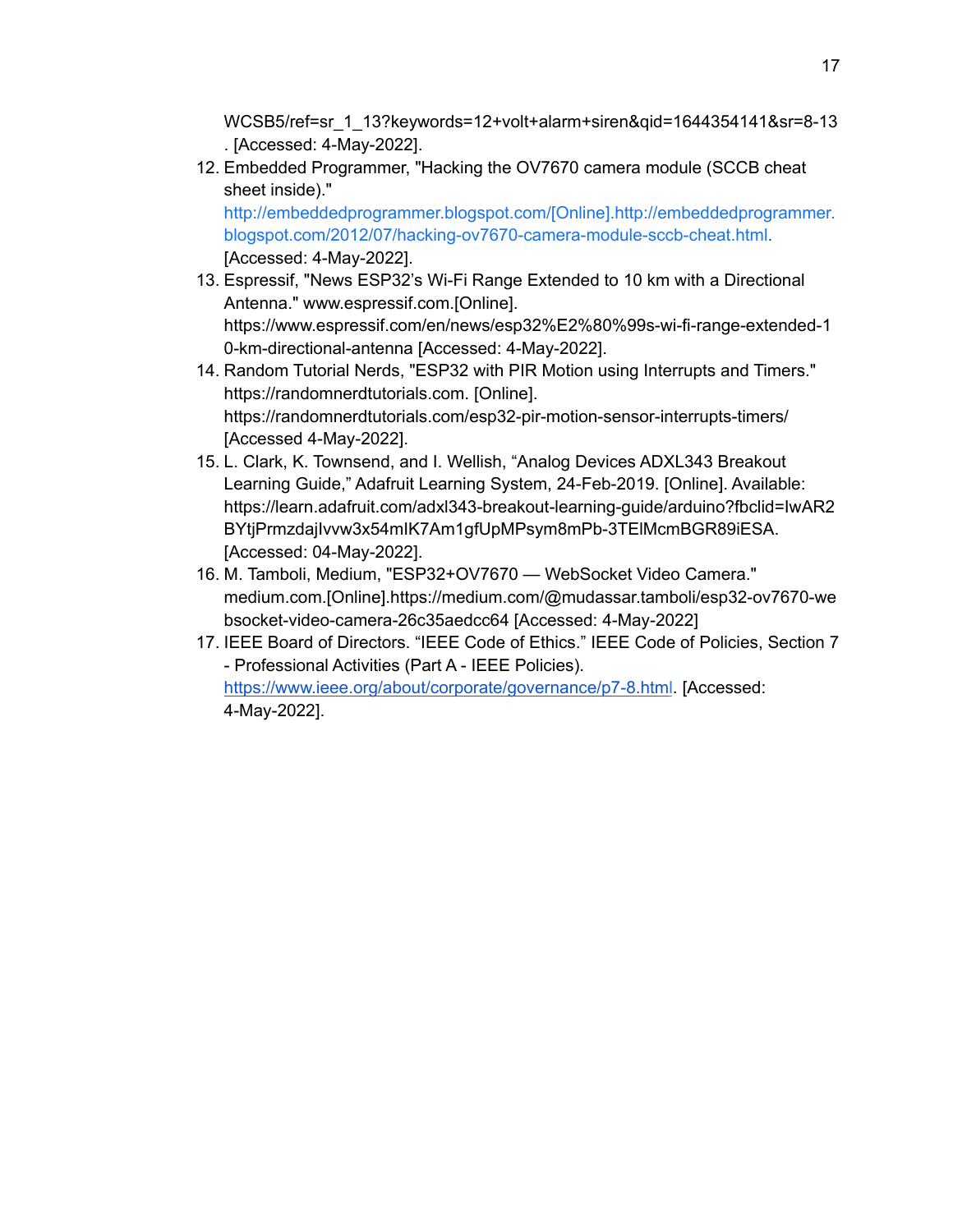# <span id="page-21-0"></span>Appendix

# <span id="page-21-1"></span>**Appendix A: Requirements and Verifications**

# <span id="page-21-2"></span>**A.1 Power/Control Subsystem**

### Table 2: Requirements and Verifications for Power and Control Subsystems

| <b>Requirements</b>                                                                                                                      | <b>Verifications</b>                                                                                                                                                                                                                                                      | <b>Verified</b>                    |
|------------------------------------------------------------------------------------------------------------------------------------------|---------------------------------------------------------------------------------------------------------------------------------------------------------------------------------------------------------------------------------------------------------------------------|------------------------------------|
| The power supply<br>1.<br>provides 12V (+- 5%).                                                                                          | 1. Measure the output voltage<br>using an oscilloscope,<br>ensuring that the output<br>voltage stays within 5% of<br>12V.                                                                                                                                                 | 1.Yes                              |
| 2. Voltage Regulator 1<br>provides fixed 5.0 V<br>(+/-5%) from 12V<br>source.                                                            | 2. Measure the output voltage<br>using an oscilloscope,<br>ensuring that the output<br>voltage stays within 5% of 6V.                                                                                                                                                     | 2. Yes on the development<br>board |
| 3. Voltage Regulator 2<br>provides fixed 3.3 V<br>(+/- 5%) from 12 V<br>source.                                                          | 3. Measure the output voltage<br>using an oscilloscope,<br>ensuring that the output<br>voltage stays within 5% of<br>3.3V.                                                                                                                                                | 3. Yes on the development<br>board |
| 4. Both regulators<br>maintain thermal<br>stability below 125°C                                                                          | 4. During verification for<br>Requirement 2 and 3, use an<br>IR thermometer to ensure the<br>IC stays below 125°C                                                                                                                                                         | 4.Yes                              |
| 5.<br>The microcontroller<br>sends a 3V to 3.3V<br>signal to turn off the<br>alarm and a 5V to<br>5.5V signal to turn on<br>the alarm.   | 5. Connect sensors to<br>microcontrollers. Measure<br>voltage at the signal for the<br>Alarm Subsystem using an<br>oscilloscope. Then, activate<br>sensors by moving the<br>device. Measure voltage at<br>the signal for the Alarm<br>Subsystem using an<br>oscilloscope. | 5. Yes on development board        |
| The microcontroller<br>6.<br>sends a 3V to 3.3V<br>signal to turn off the<br>camera and a 5V to<br>5.5V signal to turn on<br>the camera. | 6. Connect sensors to<br>microcontrollers. Measure<br>voltage at the signal for the<br>Camera Subsystem using an<br>oscilloscope. Then, activate<br>sensors by moving the                                                                                                 | 6. Yes on development board        |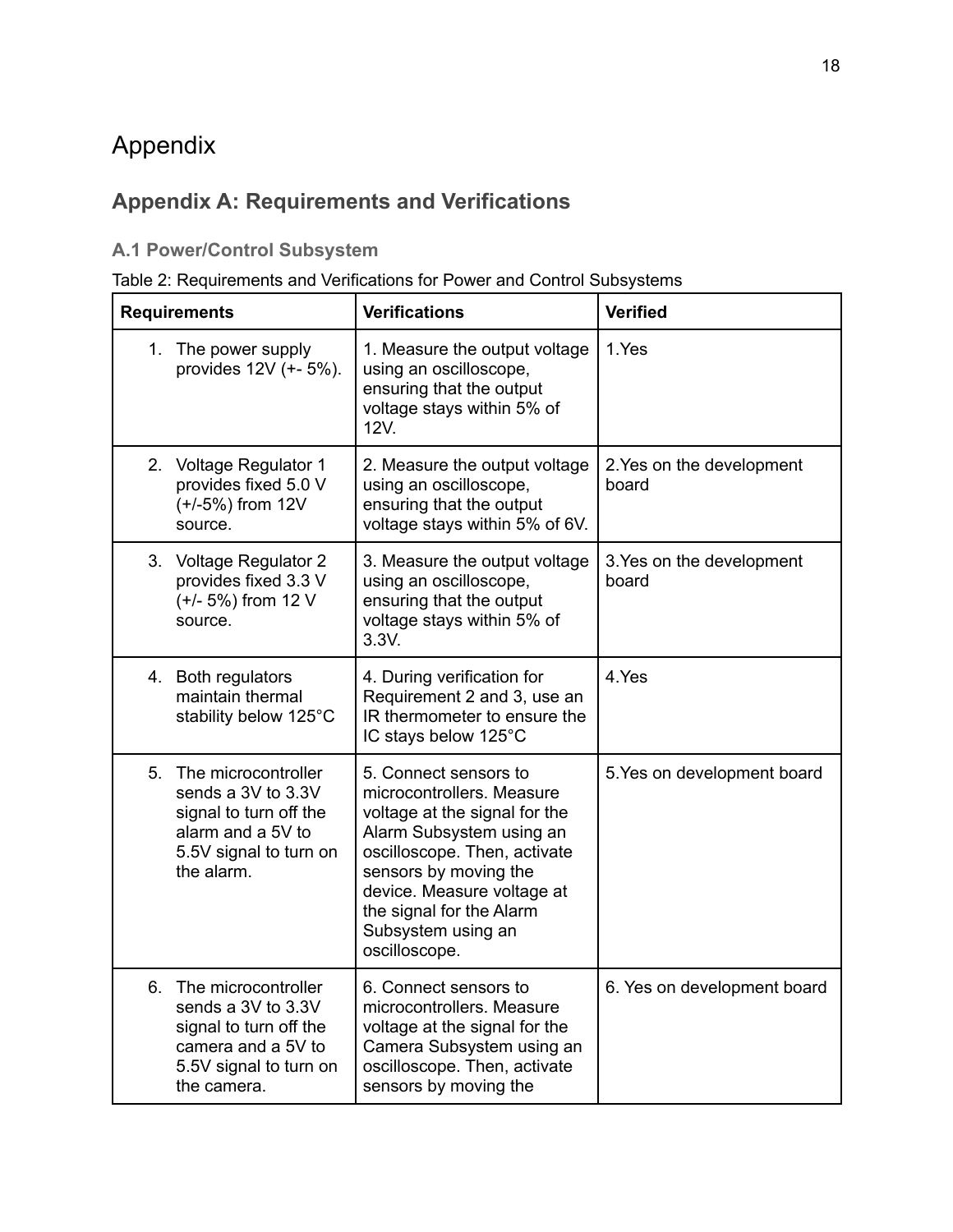|                                                                                                                                             | device. Measure voltage at<br>the signal for the Camera<br>Subsystem using an<br>oscilloscope.                                                                                                                                                                              |                                        |
|---------------------------------------------------------------------------------------------------------------------------------------------|-----------------------------------------------------------------------------------------------------------------------------------------------------------------------------------------------------------------------------------------------------------------------------|----------------------------------------|
| 7. The microcontroller<br>sends a $3V$ to $3.3V$<br>signal to turn off the<br>sensors and a 5V to<br>5.5V signal to turn on<br>the sensors. | 7. Connect sensors to<br>microcontrollers. Measure<br>voltage at the signal for the<br>Sensor Subsystem using an<br>oscilloscope. Then, activate<br>sensors by moving the<br>device. Measure voltage at<br>the signal for the Sensor<br>Subsystem using an<br>oscilloscope. | 7. Yes on development board<br>and PCB |

# <span id="page-22-0"></span>**A.2 Sensor Subsystem**

Table 3: Requirements and Verifications for Sensor Subsystems

| <b>Requirements</b>                                                                                                                                | <b>Verifications</b>                                                                                                                       | <b>Verified</b>                     |
|----------------------------------------------------------------------------------------------------------------------------------------------------|--------------------------------------------------------------------------------------------------------------------------------------------|-------------------------------------|
| 1. Once the motion<br>sensors have been<br>triggered, they must<br>trigger the alarm and<br>notification systems<br>within 5 to 15 seconds         | 1. Connect circuit as shown<br>in schematic. Record the time<br>between the motion sensors<br>being triggered and the alarm<br>turning on. | 1. Yes, on the development<br>board |
| 2. For the PIR sensor,<br>provide $5V +/- 5%$<br>from a 5V-12V source                                                                              | 2. Measure the output voltage<br>using an oscilloscope,<br>ensuring that the output<br>voltage stays within 5% of 5<br>V.                  | 2. Yes                              |
| 3. For the PIR sensor,<br>maintain a thermal<br>temperature that is<br>below 70 C but is<br>above -20 C.                                           | 3. Use an IR thermometer to<br>ensure the IC stays below 70<br>C but is above -20 C                                                        | 3. Yes                              |
| 4. For the<br>accelerometer,<br>maintain a thermal<br>temperature that is<br>below 125 C but is<br>above -55 C. This is<br>for the vibration range | 4. Use an IR thermometer to<br>ensure the IC stays below<br>125 C but is above -55 C                                                       | 4. Yes                              |
| 5.<br>The weight of the                                                                                                                            | 5. Measure the weight of the                                                                                                               | 5. Yes                              |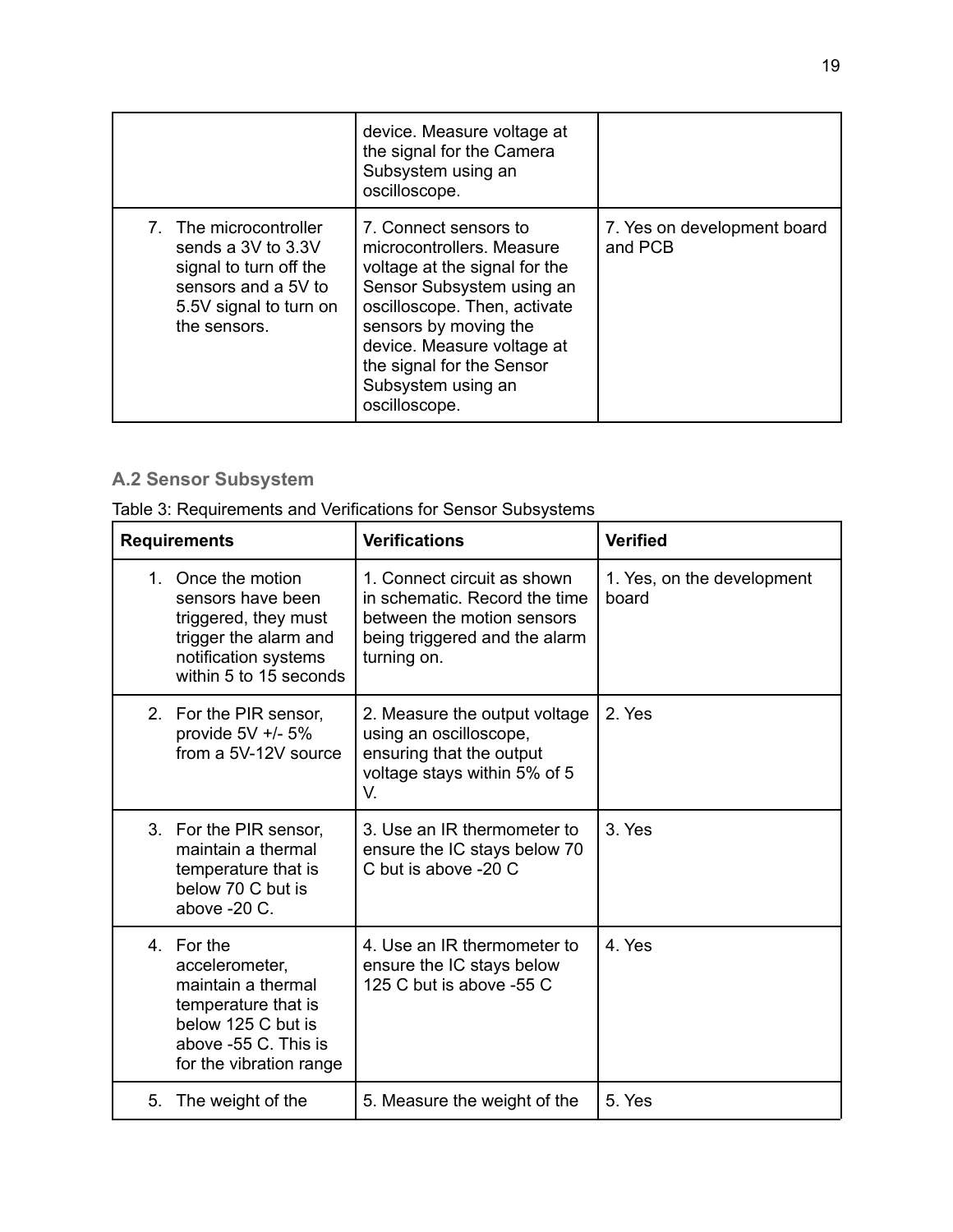| accelerometer should<br>be no greater than<br>10% of the weight of<br>the surveillance<br>device.                                                                      | accelerometer using a scale,<br>and do the same for the<br>surveillance device.<br>Mathematically calculate the<br>10% difference, making sure<br>it reaches that mark. |        |
|------------------------------------------------------------------------------------------------------------------------------------------------------------------------|-------------------------------------------------------------------------------------------------------------------------------------------------------------------------|--------|
| 6. For the<br>accelerometer,<br>provide a voltage of<br>$3.3 + 5\%$ .                                                                                                  | 6. Measure the output voltage<br>using an oscilloscope,<br>ensuring that the output<br>voltage stays within 5% of 3.3<br>V.                                             | 6. Yes |
| 7. For both<br>accelerometer and<br>sensor, have them be<br>placed a foot away<br>from the catalytic<br>converter for optimal<br>coverage of area and<br>surroundings. | 7. Measure the placement of<br>the accelerometer and the<br>sensor, making sure that it is<br>at least 1 foot away from the<br>catalytic converter.                     | 7. Yes |

### <span id="page-23-0"></span>**A.3 Alarm Subsystem**

### Table 4: Requirements and Verifications for Alarm Subsystems

| <b>Requirements</b>                                                                                                                                            | <b>Verifications</b>                                                                                                                                                                                                                                    | <b>Verified</b>                     |
|----------------------------------------------------------------------------------------------------------------------------------------------------------------|---------------------------------------------------------------------------------------------------------------------------------------------------------------------------------------------------------------------------------------------------------|-------------------------------------|
| Within 5 to 15<br>$1_{-}$<br>seconds of the<br>sensors being<br>triggered, the alarm<br>must start ringing and<br>a notification should<br>be sent to the user | 1. Connect circuit as shown<br>in schematic. Trigger sensors<br>by tilting and moving the<br>device. Record the time<br>between triggering the<br>sensors and the alarm turning<br>on/notification being sent.                                          | 1. Yes, on the development<br>board |
| The alarm should be<br>2 <sup>1</sup><br>turned off when the<br>input from the<br>microcontroller is 3V<br>to $3.3V$ .                                         | 2. Connect circuit as shown<br>in the circuit schematic. Send<br>an input of 3V to 3.3V to the<br>alarm subsystem. If the alarm<br>begins to ring, increase the<br>resistance of the resistor in<br>the alarm circuit or decrease<br>the input voltage. | 2. Yes, on the development<br>board |
| 3. The alarm should be<br>turned on when the<br>input from the<br>microcontroller is 9V                                                                        | 3. Connect circuit as shown<br>in the circuit schematic. Send<br>an input of 9V to 12V to the<br>alarm subsystem. If the alarm                                                                                                                          | 3. Yes, on the development<br>board |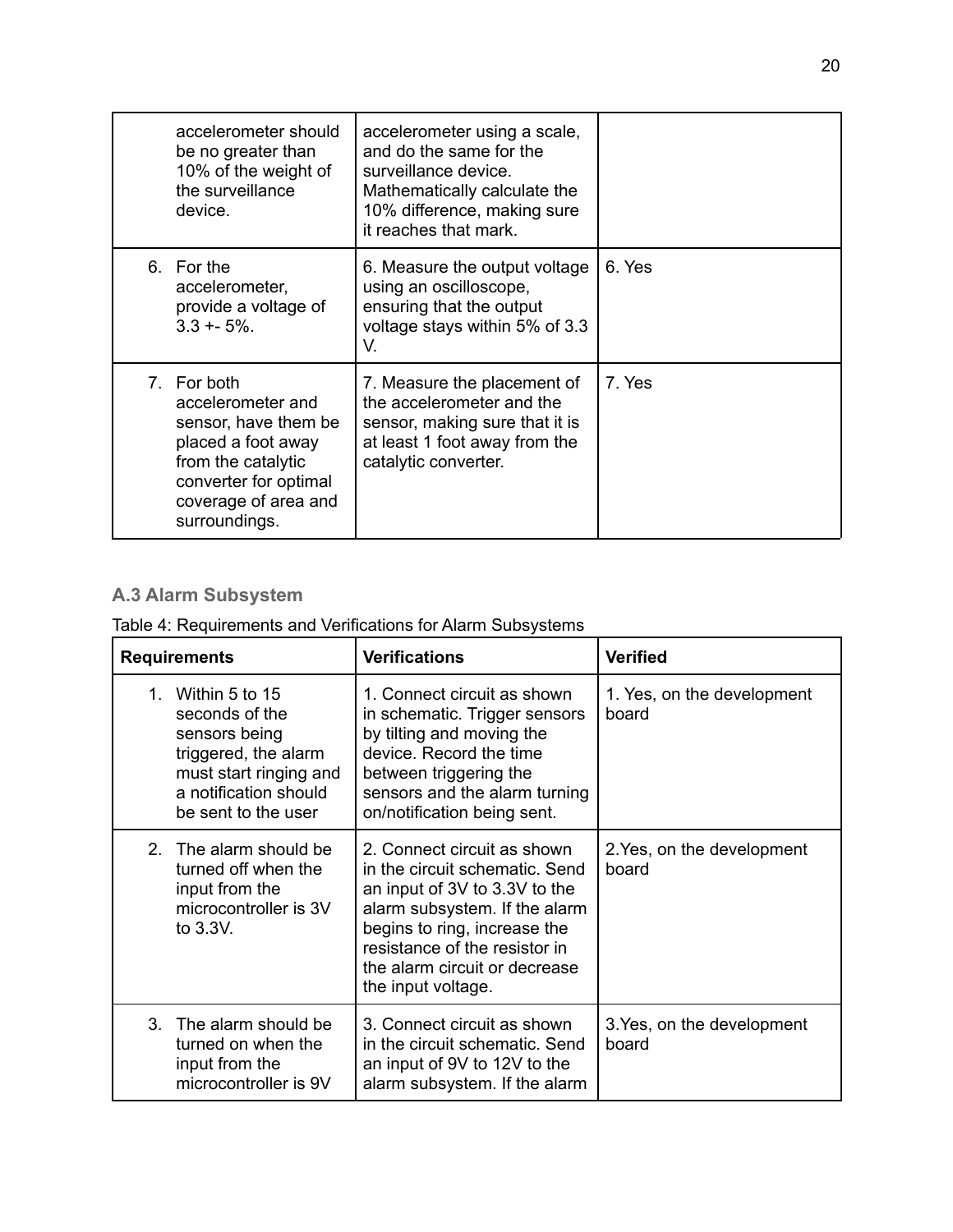| to 12V.                                                                                                                       | does not ring, decrease the<br>resistance of the relay coil or<br>increase the input voltage.<br>Input voltage should not<br>exceed 12V.                                                                                                                                                                                                                                                                                                                                                                                                                                                                                                                                                                                                                                                                                                     |                                     |
|-------------------------------------------------------------------------------------------------------------------------------|----------------------------------------------------------------------------------------------------------------------------------------------------------------------------------------------------------------------------------------------------------------------------------------------------------------------------------------------------------------------------------------------------------------------------------------------------------------------------------------------------------------------------------------------------------------------------------------------------------------------------------------------------------------------------------------------------------------------------------------------------------------------------------------------------------------------------------------------|-------------------------------------|
| 4.<br>The alarm should ring<br>for 3 to 5 minutes or<br>until the user<br>manually turns it off<br>through the mobile<br>app. | 4A. Connect circuit as shown<br>in circuit schematic. Record<br>the duration of the alarm<br>once it has been triggered. If<br>triggered longer or shorter<br>than desired time, modify<br>components between<br>sensors and alarm and edit<br>code to decrease/increase<br>time accordingly.<br>4B. Connect circuit as shown<br>in circuit schematic. Once the<br>alarm starts ringing, attempt<br>to turn it off via the app.<br>Record the time taken from<br>turning off the alarm on the<br>app to when the alarm<br>actually turns off. If the alarm<br>cannot be controlled from the<br>app, verify network<br>connections and/or<br>reestablish connection<br>between the MCU and<br>phone. If the alarm takes too<br>long to turn off, modify<br>components between MCU<br>and alarm and edit code to<br>decrease time accordingly. | 4. Yes, on the development<br>board |

### <span id="page-24-0"></span>**A.4 Camera Subsystem**

|  |  |  |  | Table 5: Requirements and Verifications for Camera Subsystems |  |  |
|--|--|--|--|---------------------------------------------------------------|--|--|
|--|--|--|--|---------------------------------------------------------------|--|--|

| <b>Requirements</b>                                                                                   | <b>Verifications</b>                                                                                                                                                                                                                                | <b>Verified</b>                    |
|-------------------------------------------------------------------------------------------------------|-----------------------------------------------------------------------------------------------------------------------------------------------------------------------------------------------------------------------------------------------------|------------------------------------|
| The camera should be<br>turned off when the<br>input from the<br>microcontroller is 3V<br>to $3.3V$ . | 1. Connect circuit as shown<br>in circuit schematic. Send a<br>3.3V signal at the input from<br>the microcontroller. Check<br>live footage to see if the<br>camera is turned off. If the<br>camera is on, add more<br>resistance to the circuit and | 1. Yes on the development<br>board |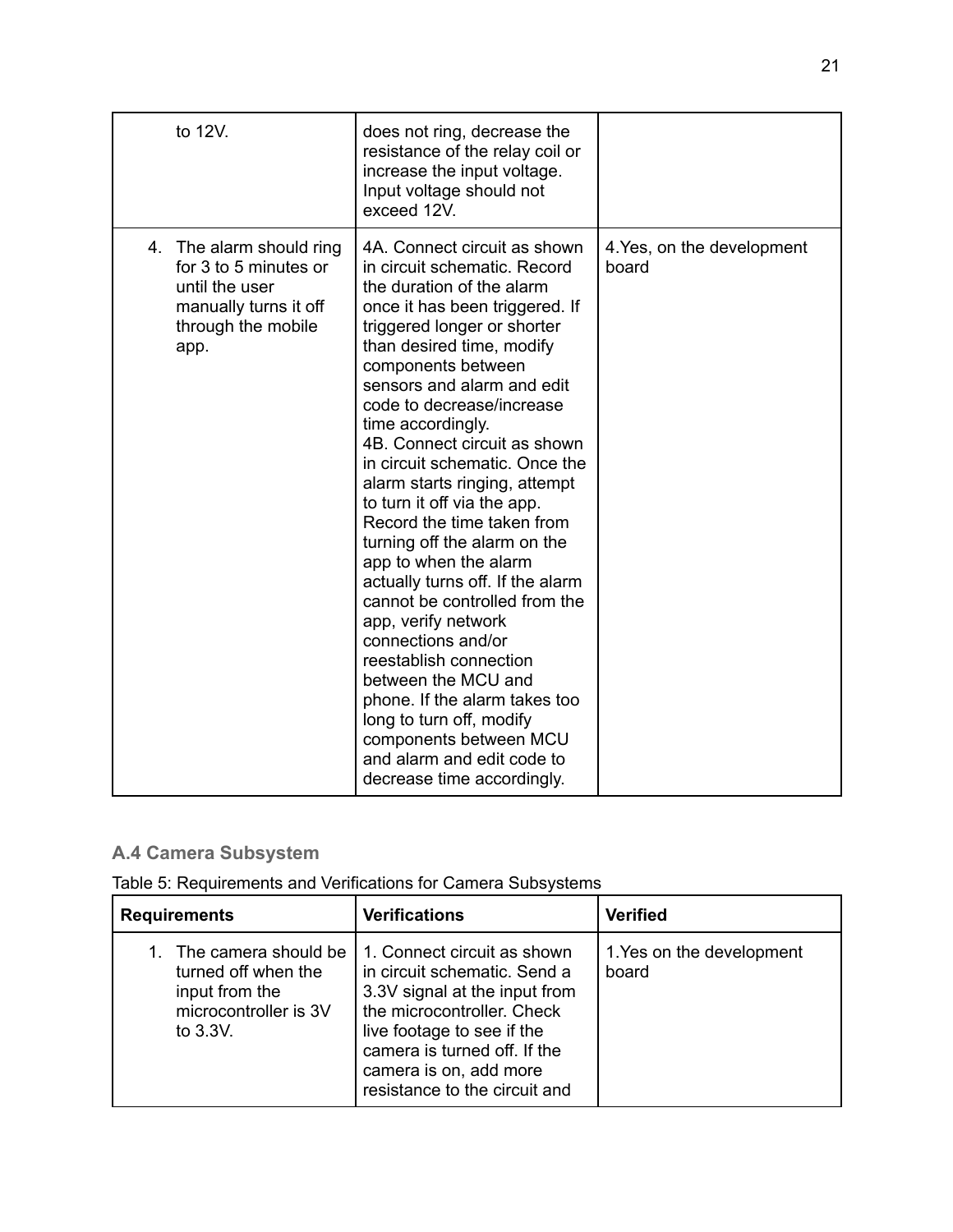|                                                                                                                    | check the relay.                                                                                                                                                                                                                                                                                                                                              |       |                            |
|--------------------------------------------------------------------------------------------------------------------|---------------------------------------------------------------------------------------------------------------------------------------------------------------------------------------------------------------------------------------------------------------------------------------------------------------------------------------------------------------|-------|----------------------------|
| The camera should be<br>$\mathcal{P}$<br>turned on when the<br>input from the<br>microcontroller is 5V<br>to 5.5V. | 2. Connect circuit as shown<br>in circuit schematic. Send a<br>5V signal at the input from<br>the microcontroller. Check<br>live footage to see if the<br>camera is turned on. If the<br>camera is off, add less<br>resistance to the circuit and<br>check the relay.                                                                                         | board | 2. Yes, on the development |
| 3.<br>The camera will<br>upload footage on the<br>mobile app with at<br>most a 30 second<br>delay.                 | 3. Connect circuit as shown<br>in circuit schematic. Turn on<br>the camera. Wave a hand in<br>front of the camera. Record<br>the time between waving the<br>hand in front of the camera to<br>the hand appearing on the<br>mobile app. If the camera<br>does not upload the footage<br>within the desired time, edit<br>the code to upload footage<br>faster. | board | 3. Yes, on the development |
| 4. When the relay is<br>turned on, the voltage<br>across the camera<br>should be 3.3V.                             | 4. Connect the circuit as<br>shown in the circuit<br>schematic. Send a 5V signal<br>to the relay to turn it on.<br>Measure (using a tool like the<br>oscilloscope) the voltage<br>across the camera.                                                                                                                                                          | board | 4. Yes, on the development |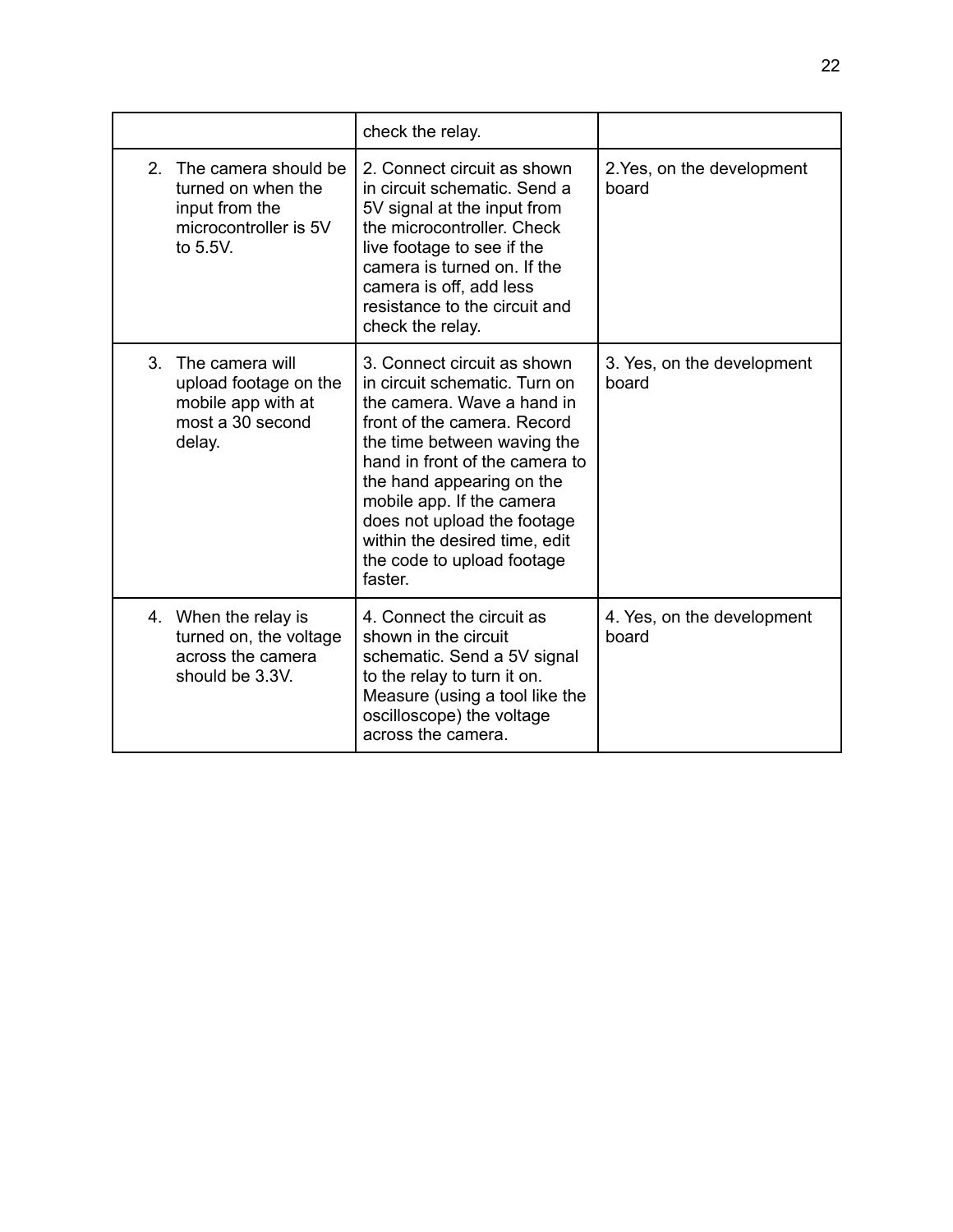# <span id="page-26-0"></span>**Appendix B: First Order PCB Design**

### <span id="page-26-1"></span>**B.1 Circuit Design**



Figure 3: Circuit Design for PCB Order 1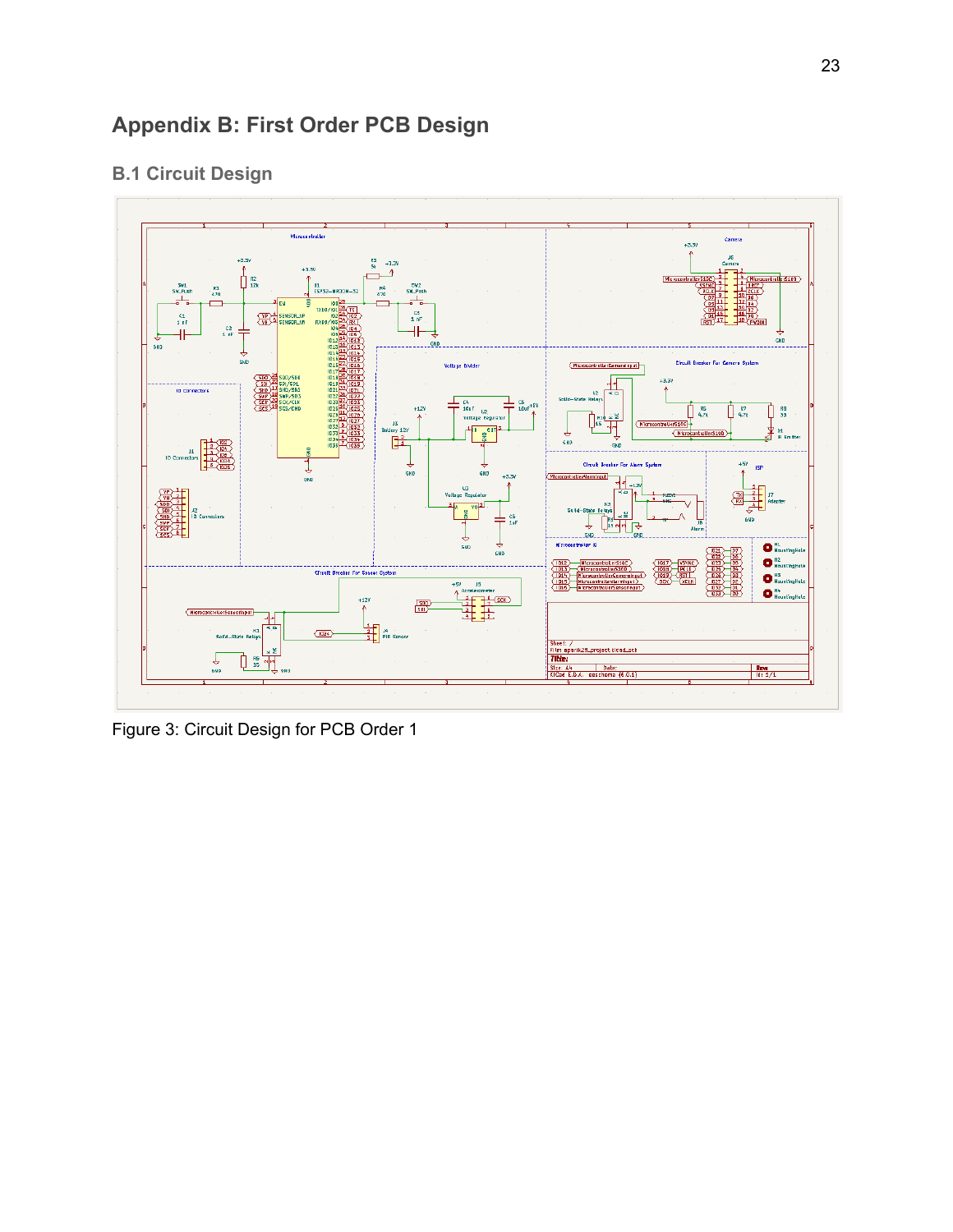# <span id="page-27-0"></span>**B.2 PCB Design**



Figure 4: PCB Design for PCB Order 1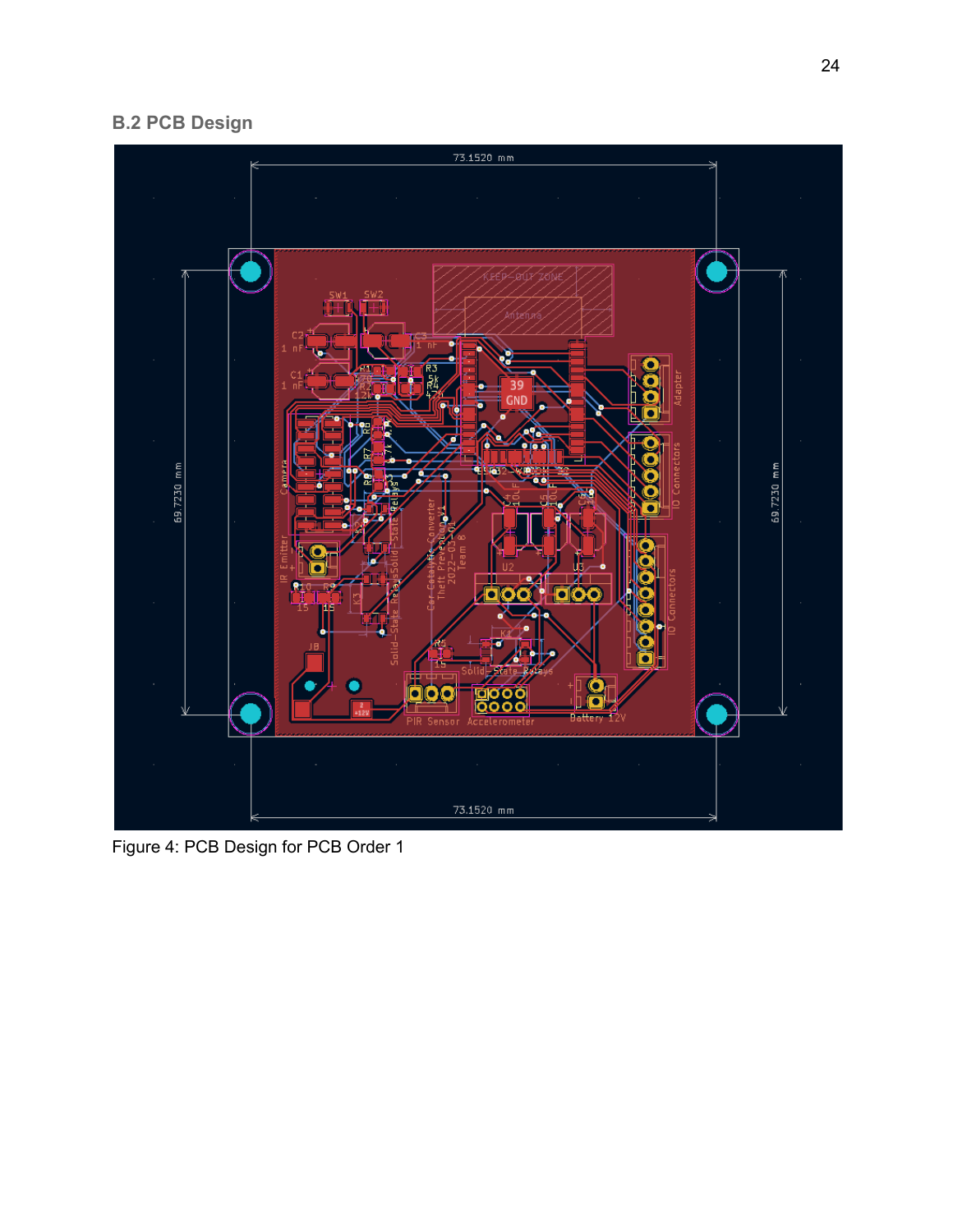# <span id="page-28-0"></span>**Appendix C: Second Order PCB Design**

### <span id="page-28-1"></span>**C.1 Circuit Design**



Figure 5: Circuit Design for PCB Order 2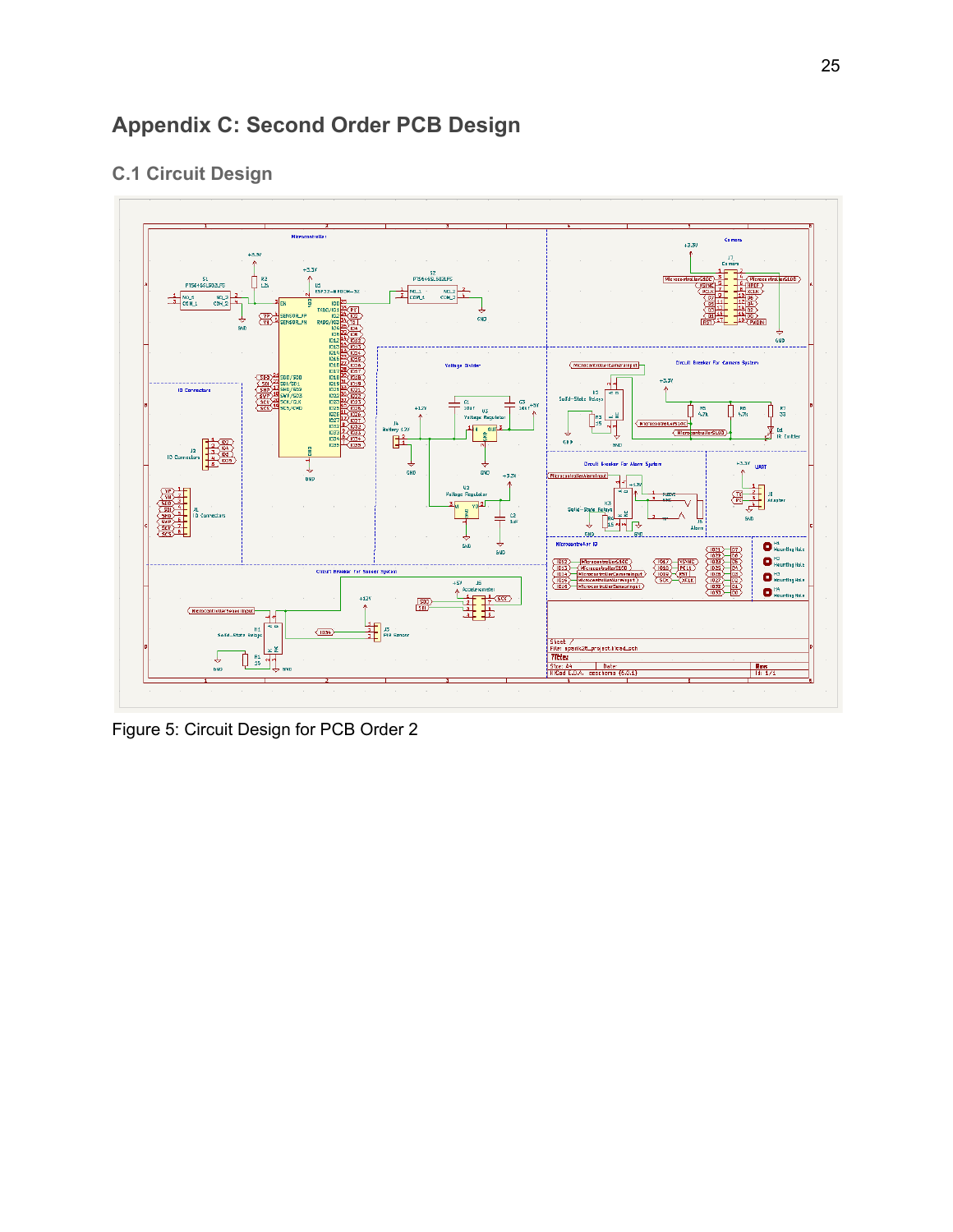# <span id="page-29-0"></span>**C.2 PCB Design**



Figure 6: PCB Design for PCB Order 2